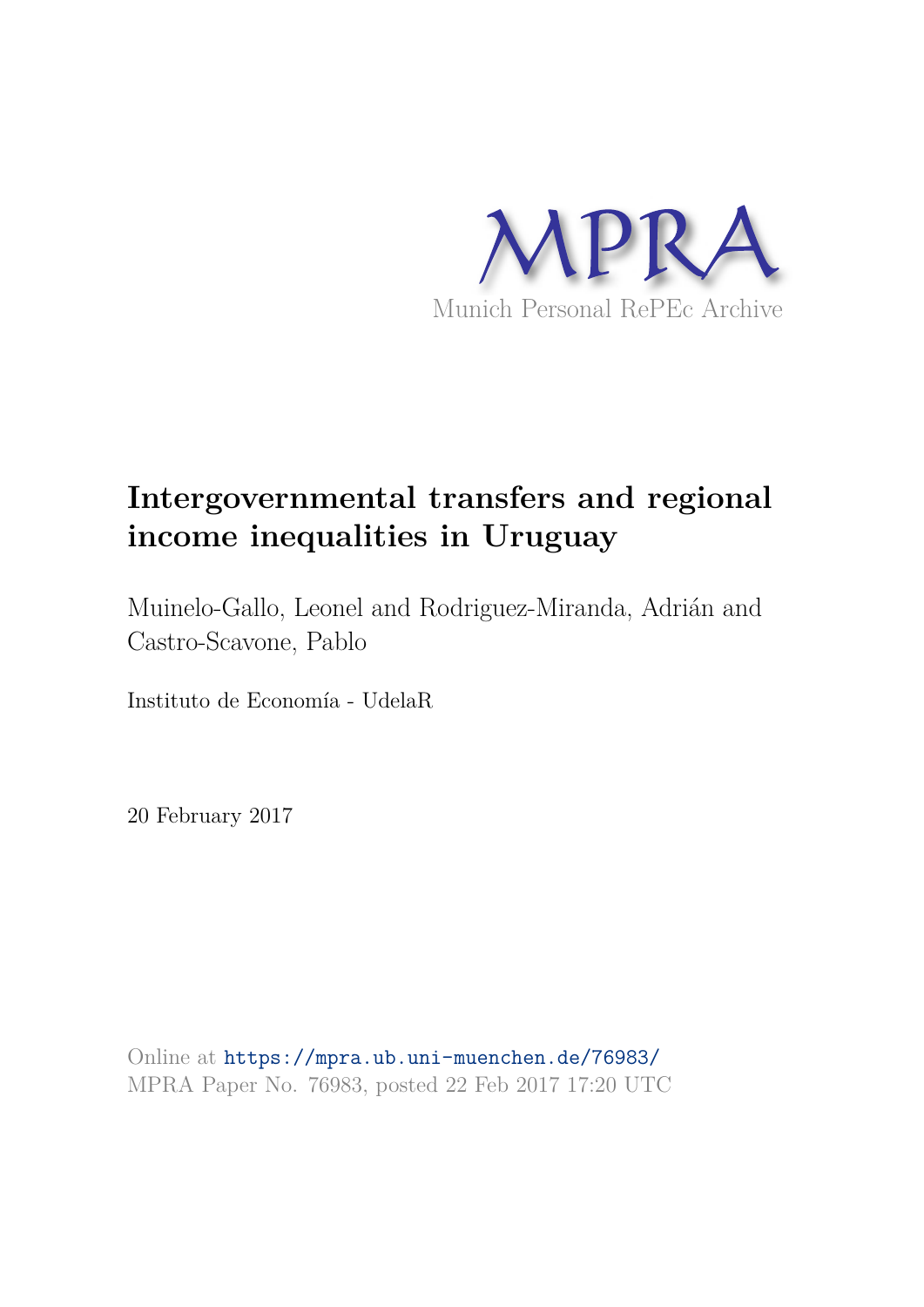# **Regional inequalities: the role of intergovernmental fiscal transfers in Uruguay**

**Pablo Castro Scavone** 

**Leonel Muinelo-Gallo** 

#### **Adrián Rodríguez Miranda**

#### **Instituto de Economía, Universidad de la República, Montevideo, Uruguay**

#### *Abstract*

*In this paper we explore the bidirectional relationship between intergovernmental transfers and regional income inequalities in Uruguay. Based on the construction of a simultaneous equations model, that accounts for the joint determination of these two variables, and by using a panel of departments (regions) over the period 1990-2012, our empirical results show that the central government transfers to regional governments does not have a significant impact on regional income inequalities levels. In fact, these transfers are strongly determined by the historical validation of public expenditure executed by regional governments but not by regional income disparities levels. Our results are consistent with the lack of territorial cohesion criteria in the normative governing the allocation of these transfers in Uruguay. Finally, these results have clear policy implications based on the necessary revision of the normative scheme of intergovernmental regional transfers in Uruguay if the objective is to arrive to a country with a higher degree of territorial cohesion.* 

**Key words:** intergovernmental transfers, regional inequalities, panel data, simultaneous equations, Uruguay

**JEL Classification:** C33, H77, R11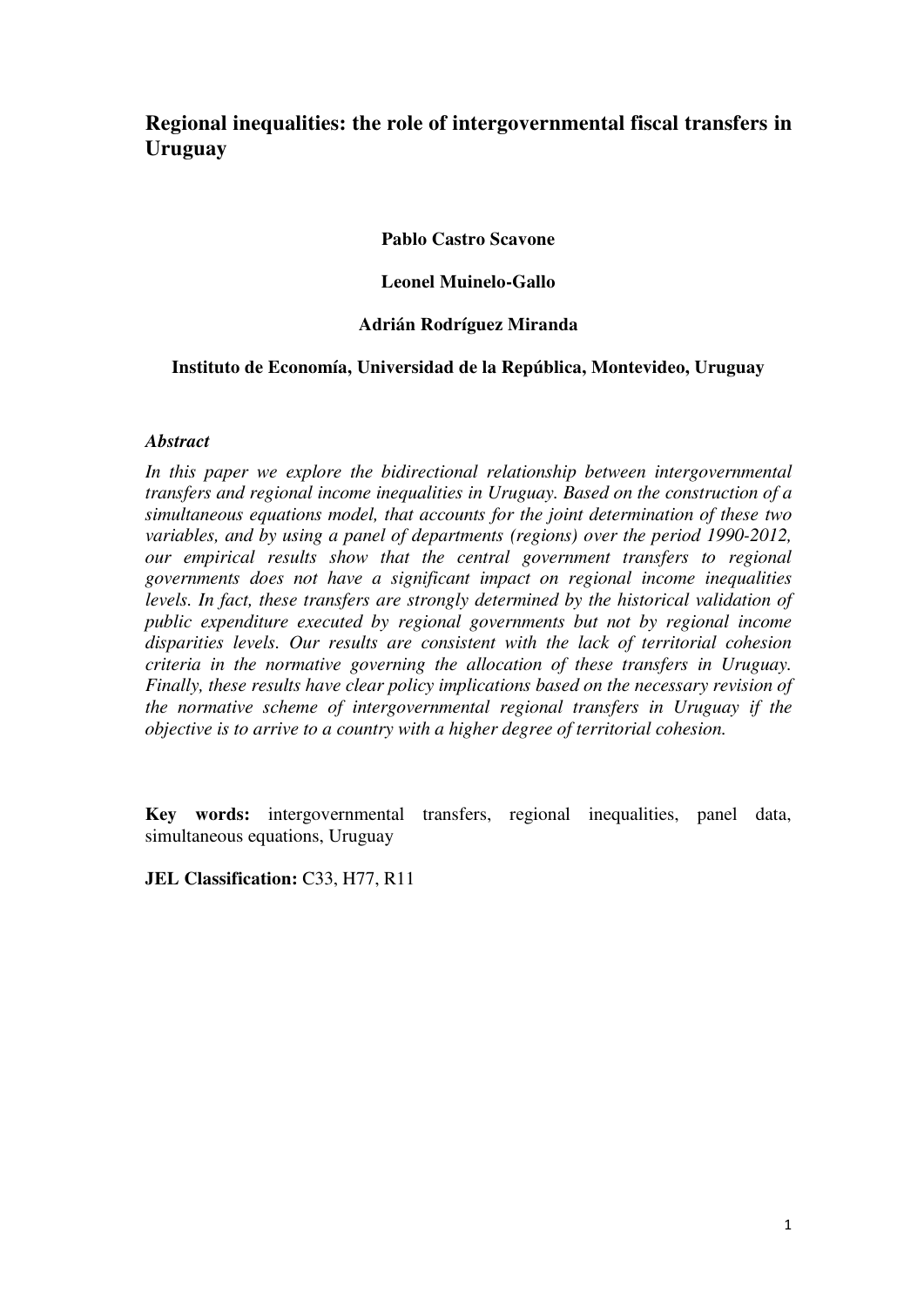## **Regional inequalities: the role of intergovernmental fiscal transfers in Uruguay**

#### **1. Introduction**

In this article we analyze the bidirectional relationship between intergovernmental transfers and regional income inequalities in Uruguay over the period 1990-2012.

The analysis about the relationship between these two variables is an important question which has engaged scholars over the years. The intergovernmental transfers are an important tool for territorial cohesion in developed countries where territorial inequities are also considered when these countries design the normative scheme of their regional transfers. The European Union model of territorial cohesion, by using a range of fiscal instruments, is a clear example of this (Böheme 2009 and Böheme et al. 2011). However, a regional transfers scheme that does not provide in a clear and explicit way a territorial convergence normative criteria, probably do not contribute to the territorial convergence and even more, it could reinforce the existing disparities (Martinez-Vazquez and Sepulveda 2011; Alm and Martinez-Vazquez 2015).

Although in recent years the majority of Latin American Countries (LAC) have implemented major reforms of their public finances at regional level<sup>1</sup>, are virtually non-existent those countries that have implemented successful systems of intergovernmental transfers that explicitly pursue the objective of territorial cohesion. Most of these countries have implemented *revenuesharing* systems which have serious design problems since simultaneously pursue multiple objectives, for example, efficiency and national standards of utility and equity. These systems have been also subjected to high levels of volatility of the revenues levels of sub-national governments by introducing disincentives in the collection of own resources and

l

 $1$  For a detailed analysis of these reforms see Brosio and Jiménez (2012).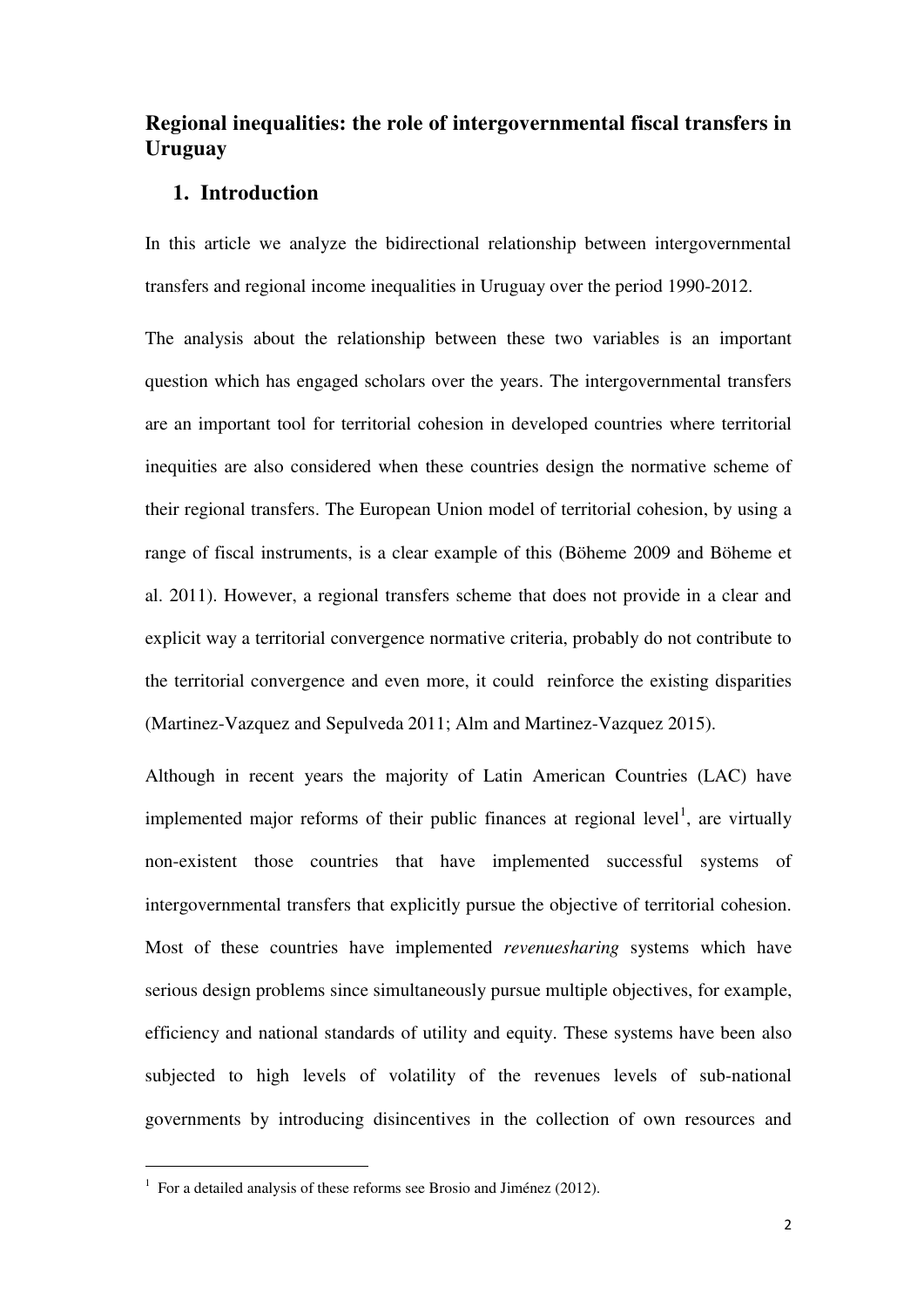ignoring the differences between sub-central governments' fiscal capacity and expenditure needs (Martinez-Vazquez and Sepulveda, 20l2).

In a fiscal centralized country like Uruguay, becomes really important to analyze the role of intergovernmental transfers as one of the most important fiscal tools for regional convergence. These transfers represent an important percentage of Uruguayan regional governments (RGs) revenues and their relative importance has been increasing in recent decades (Figure 1).



**Figure 1 - Regional Governments revenues, by type (1990 - 2012) In percentage of total Regional Governments revenues**

Source: Office of Planning and Budget - Presidency of the Republic

Moreover, even being a small country, Uruguay shows important differences in terms of per capita income levels between regions<sup>2</sup>. The figure 2 shows this situation considering the relationship between households per capita income of each department

 $\overline{a}$ 

<sup>&</sup>lt;sup>2</sup> Uruguay is divided in 19 departments which are the second level of government, after Central Government. For a detail of the administrative composition of Uruguay see Table A.1 in the Appendix.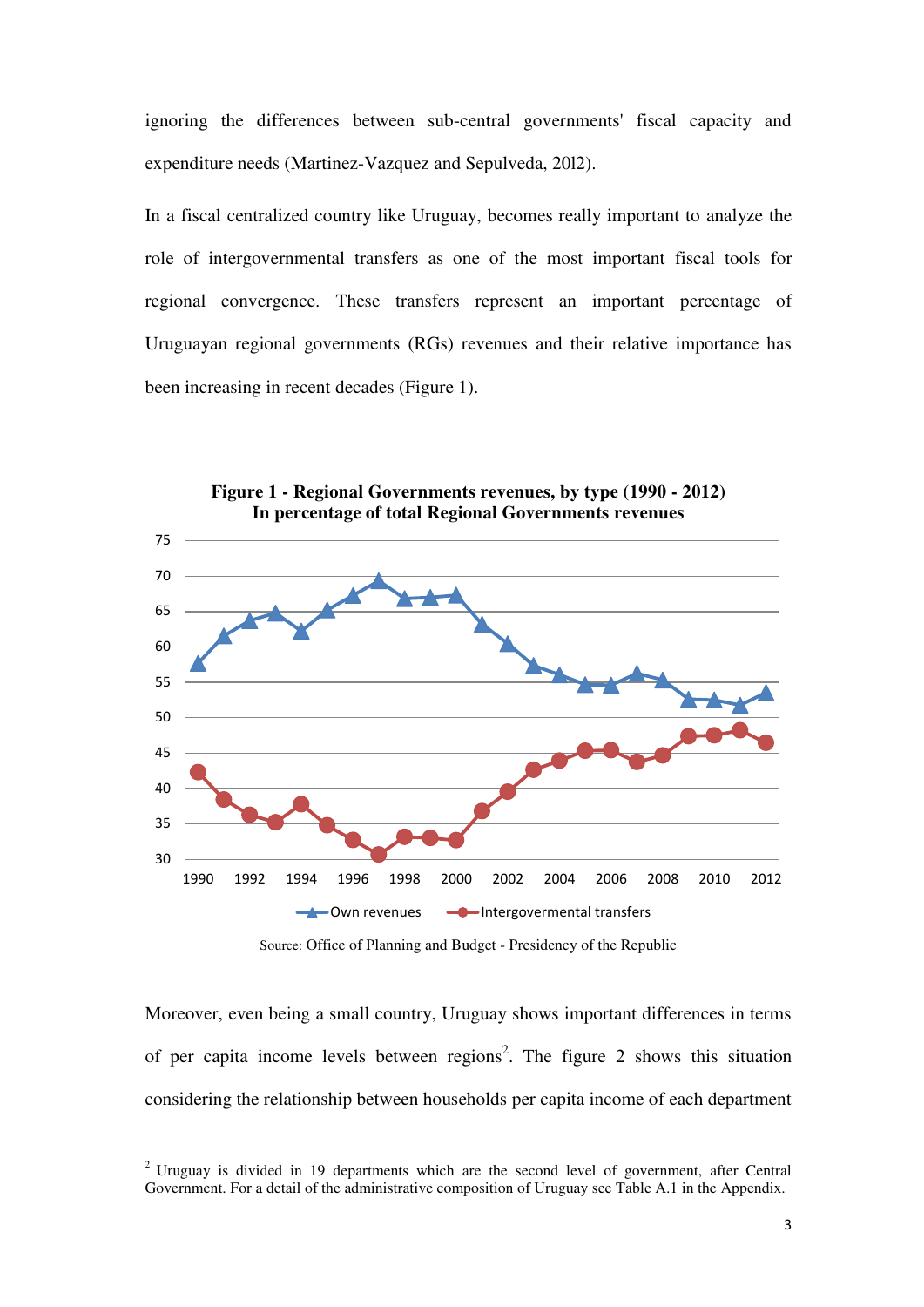(region) in relation with Montevideo (the most populous and richest department of the country) for the years 1990, 2000 and 2012.



**Figure 2 – Relationship between household's per capita income of each department and the mean value of Montevideo, for selected years** 

Source: Continuous Household Survey of the National Institute of Statistics of Uruguay

An important feature is the enormous importance (or weight) of Montevideo (the capital) in the national economy. Over the period 1990 to 2012, household's per capita income of Montevideo, according to data from the Continuous Household Survey of the National Institute of Statistics of Uruguay, is between 120% or 130% of the national average income per capita. In turn, the situation between the other departments of the country is not homogeneous. In particular, we can observe lower relative incomes of the departments in the north and northeast of the country, while the departments of the south coast (from Colonia to Maldonado) show higher relative incomes.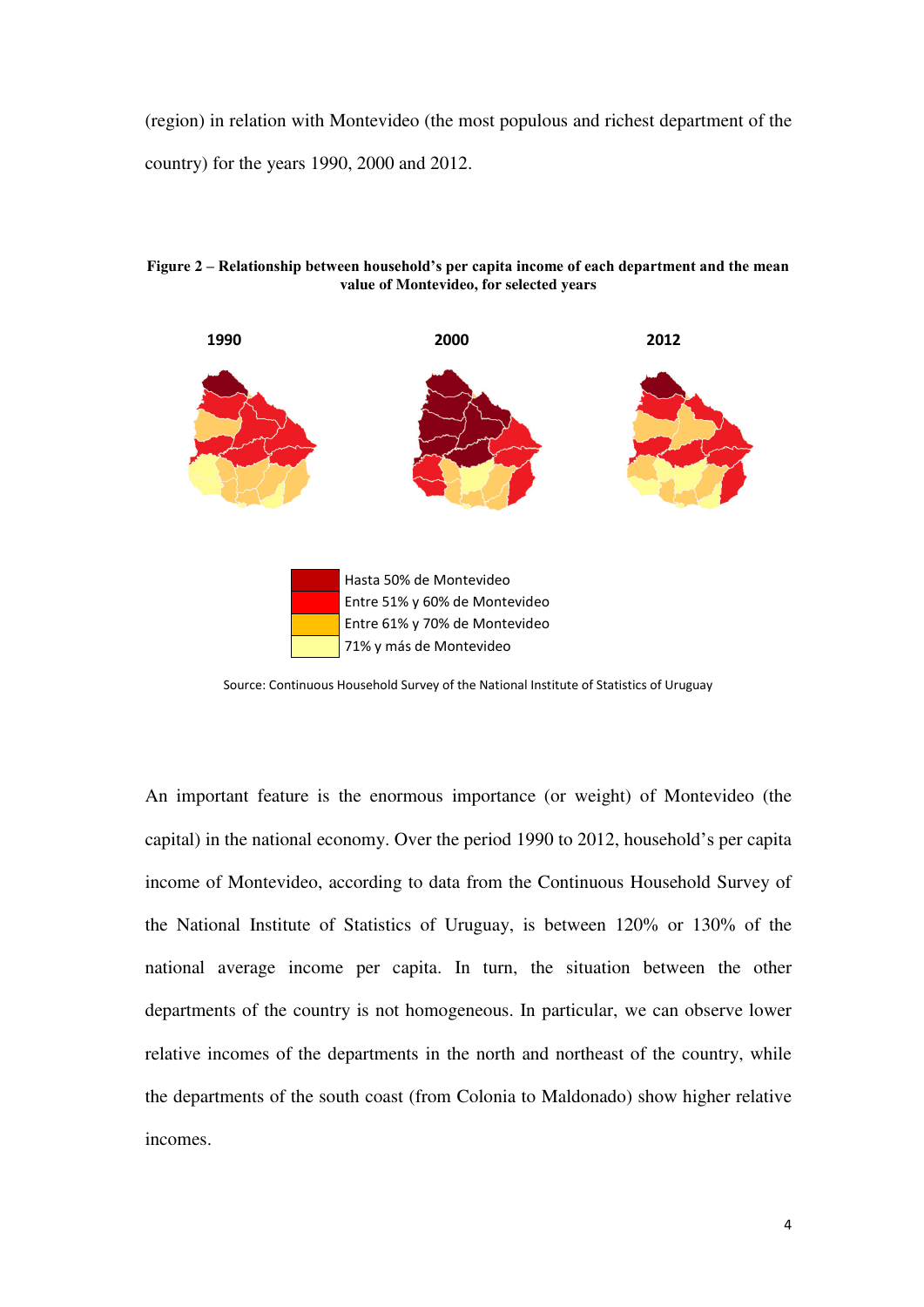During the last two decades have occurred five national administrations and the same number of regional authorities in Uruguay, with alternation of political parties that rule both at central and at regional levels<sup>3</sup>. In this context, the analyzed period  $(1990 -$ 2012) enables us to identify regularities and structural relationships between intergovernmental transfers and regional income inequalities.

Considering this context, we propose to reconsider the relationship between regional inequalities and intergovernmental transfers based on a panel of departments (regions) of Uruguay over the period 1990 to 2012 and by way of estimation techniques which deal head on with the potential interdependencies. Specifically, we consider a simultaneous equation model which accounts for the joint determination of these relevant endogenous variables. This approach allows us to obtain more appropriate estimates of the relevant parameters and, ultimately, helps us identify the causal relationships between the two variables that we focus on.

Our empirical results show that the central government transfers to regional governments does not have a significant impact on regional income inequalities levels. In fact, our estimates support the idea that regional inequalities have a significant and negative impact on intergovernmental transfers. That is, the richest is one department the more per capita intergovernmental transfers he receives. The intergovernmental transfers also are positively determined by the historical public expenditure executed by regional governments and negatively affected by the population size of the departments. The RGs size exemplifies the importance of fiscal needs of these regional governments. While the positive effect of departments' population might be driven in response to the perceived presence of scale economies in the delivery of sub-

 $\overline{a}$ 

<sup>&</sup>lt;sup>3</sup> The political parties that have alternated in the central and regional governments are: Partido Colorado, Partido Nacional and Encuentro Progresista-Frente Amplio. For a more detailed analysis of economic aspects of these governments, see Amarante et al (2011).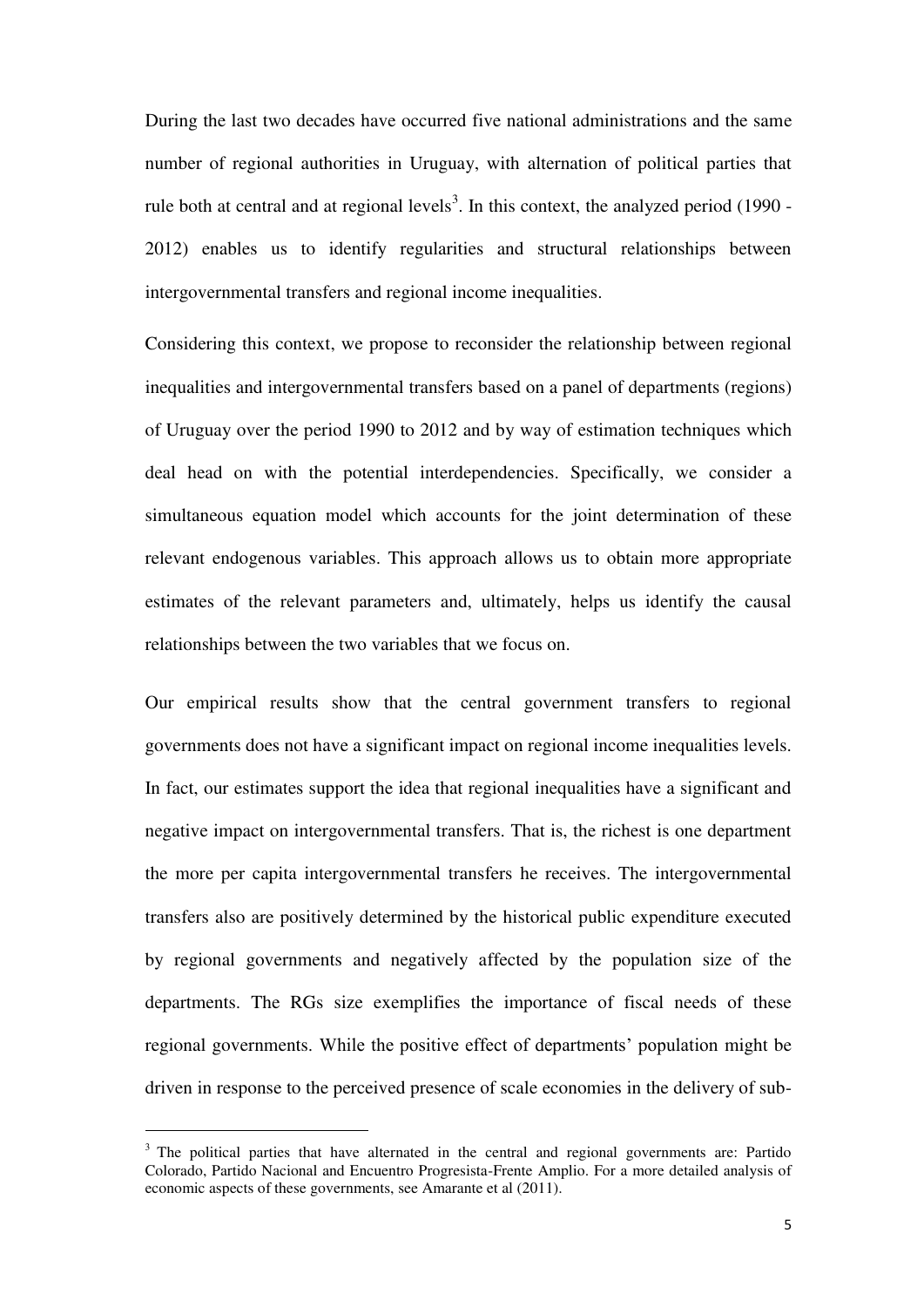national public services or due to the potentially disproportionate lobbying power of smaller sub national jurisdictions. Specially, these empirical results are consistent with the lack of territorial cohesion criteria established in clear and priority basis in current normative in Uruguay. Given this context, our analysis has clear policy implications based on the necessary revision of regional transfer's regulatory scheme in Uruguay if the objective is to arrive at a country with a higher degree of territorial cohesion.

The article is structured as follows. Section 2 reviews the contributions that have explored how the design and implementation of sub-national finances could affect regional inequalities and how regional inequalities levels could affect the allocation of these sub-national finances. Section 3 performs an analysis of current normative and administration of regional public finances in Uruguay. Section 4 describes how we measure our key endogenous variables. Section 5 details the empirical methodology applied. Then, in section 6 we present our empirical findings and some robustness analysis. Finally, section 7 details the conclusions and some policy implications.

# **2. Sub-national finances and regional inequalities in the economic literature**

In an effort to elucidate the causal channels linking regional inequalities' and subnational finances we review the economic literature that has analyzed their bidirectional relationship.

#### *2.1 The determinants of intergovernmental transfers*

Several studies have analyzed the scheme that governs the design of regional intergovernmental transfers. Mainly three strands of literature consider different factors that may affect the distribution of these regional intergovernmental transfers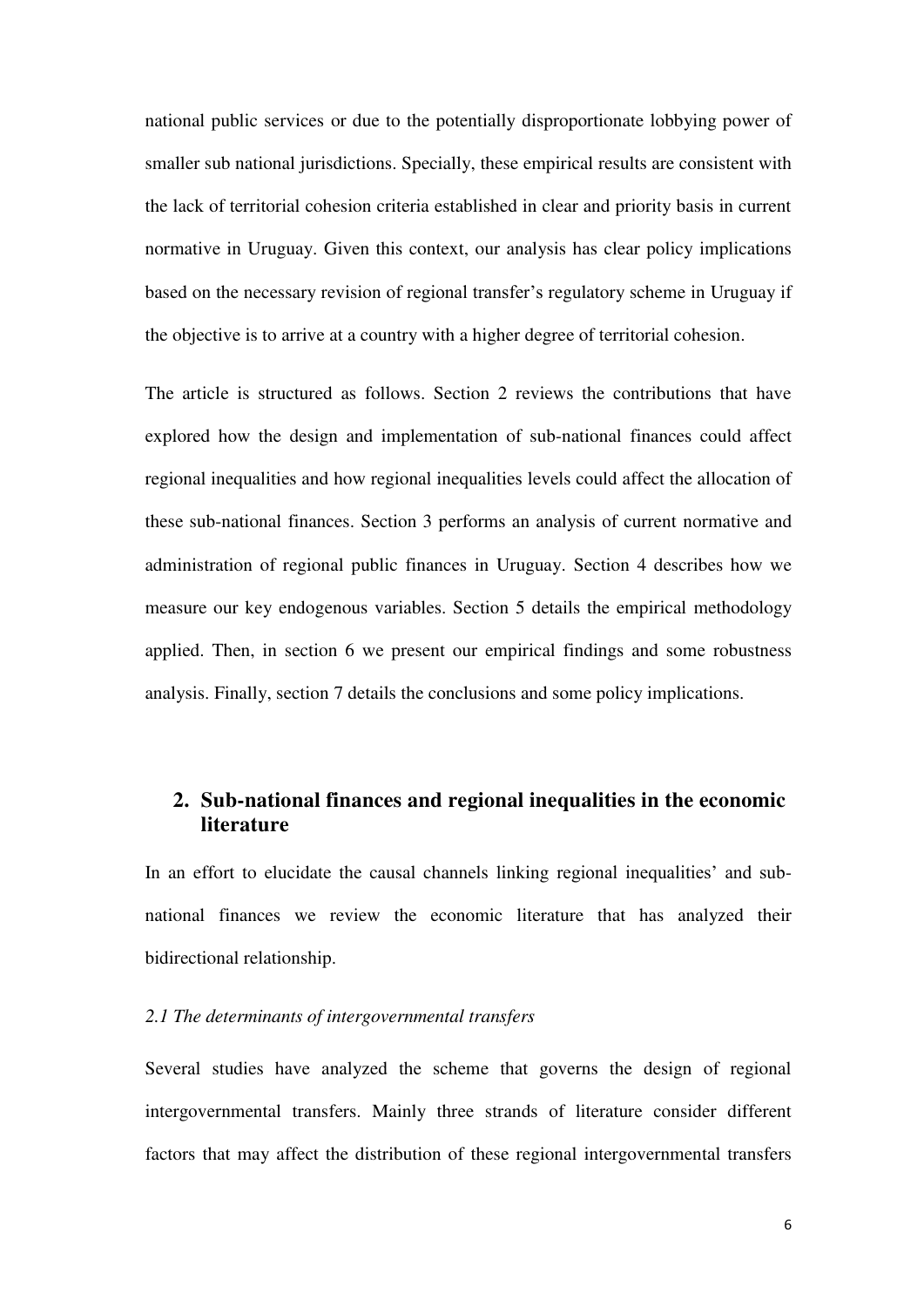(Boex and Martinez-Vazquez, 2005). Firstly, the public finance literature provides a normative guidance on how intergovernmental grants should be distributed in order to improve the efficient and specifically the equitable allocation of resources in a country (Musgrave, 1959; Oates, 1972). In pursuit efficiency objective, the intergovernmental transfer's scheme seeks to correct for under-provision of certain local public services. Since not all the benefits from the provision of certain public services accrue to the local government level, local governments would tend to under-provide certain local public services (for example, education). As a result, in the presence of positive externalities in the delivery of local services, the normative pursuit of economic efficiency would result in the central government providing greater intergovernmental transfers in response to higher local expenditure needs (for example, as reflected by the number of school-aged children). The second normative economic objective, which is of the special interest in the present study, is to achieve a more equitable distribution of resources across the population. In this sense, policies that assure equitable access to public services is often pursued through equalizing intergovernmental transfers schemes.

Secondly, political economy arguments could also contribute to explaining how governments determine the intergovernmental transfers. Some public choice models argue that political decision-making processes can be "captured" by powerful interest groups, so that the distribution of public resources across local government units would be at least partially determined by political and institutional factors (Raimondo 1983; Grossman 1994; Atlas et al. 1995). An implication of this literature is that subnational governments with powerful political interests can be expected to receive larger intergovernmental transfers. For example, local jurisdictions that have disproportionately greater representation on a per capita basis (e.g., regions that have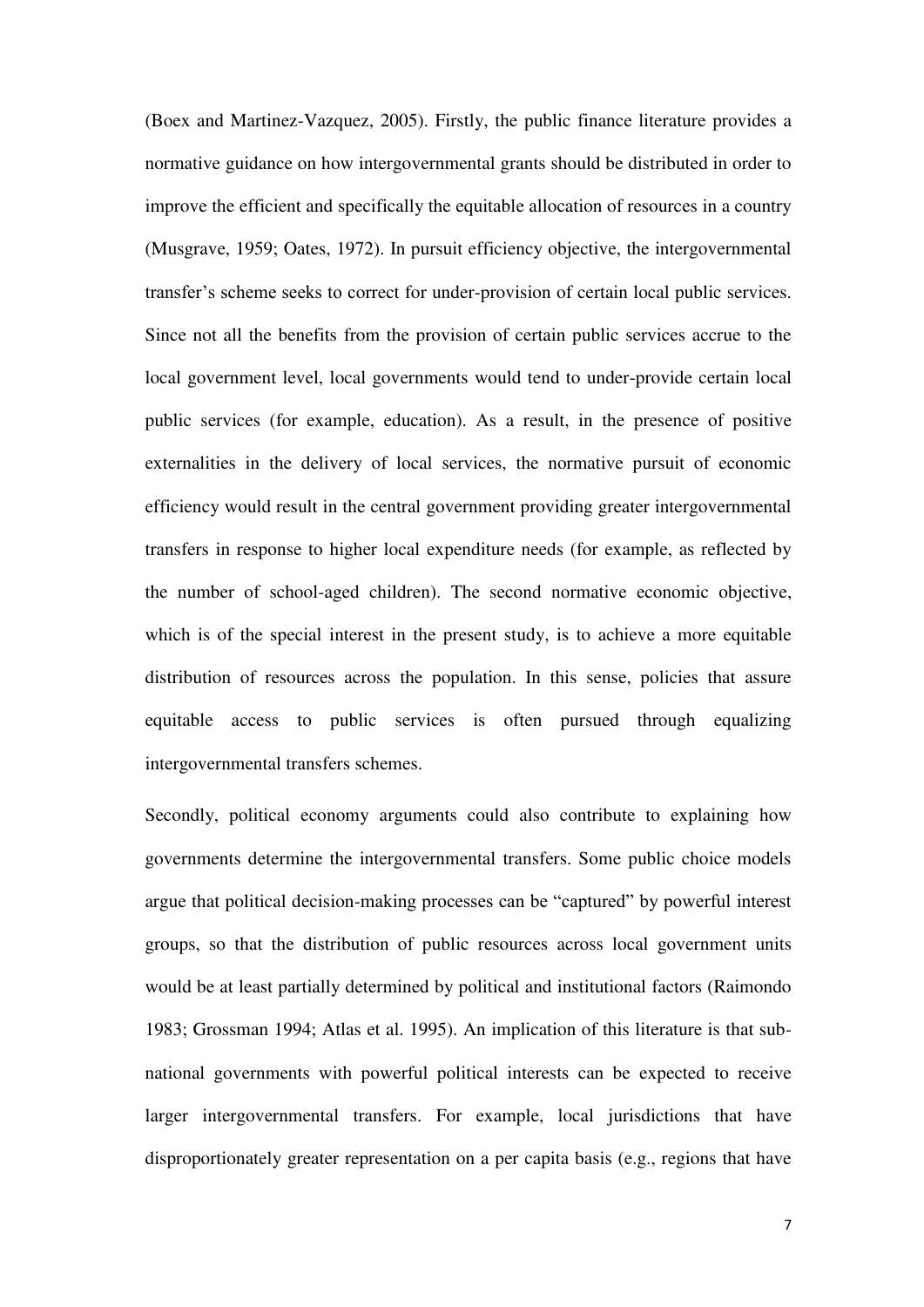more legislators per capita) might be expected to attract more intergovernmental transfers on a per capita basis. Also, theoretically, elected officials with smaller constituencies have a greater incentive (and opportunity) to lobby for greater intergovernmental resources, as the pay-off per vote is greater (Weingast 1979; Atlas et al. 1995; Porto and Sanguinetti 2001). This strand of political economy literature also arguments that jurisdictions which are represented at the national level by senior lawmakers or government officials might wield their influence to bias the transfer mechanism in favor of their home districts. Likewise, local governments that are able to exert greater political pressure on the center may receive greater political benefits in the form of greater transfers. For instance, sub-national governments that have greater resources to exert political pressure on the central government (for instance, by financially supporting political candidates) may be able to convince the central government to engage in counter-equalizing intergovernmental grants. A final political economy argument centers on the size of jurisdictions. Pereira (1996) argues that smaller local governments might receive greater intergovernmental transfers on a per capita basis as a result of the mechanism used for local government lobbying activities. Independent of the impact of potential scale economies, and independent of the national electoral system, smaller jurisdictions might be able to increase their relative share of intergovernmental transfers if local government lobbying organizations are based on the "one mayor, one vote" principle. For instance, if each mayor has one vote in the policy recommendations of the national association of local governments, then the association's common position will tend to be biased in favor of smaller jurisdictions.

Thirdly, a growing body of political economy literature has been centered on how incumbents use intergovernmental transfers for strategic purposes. The central idea of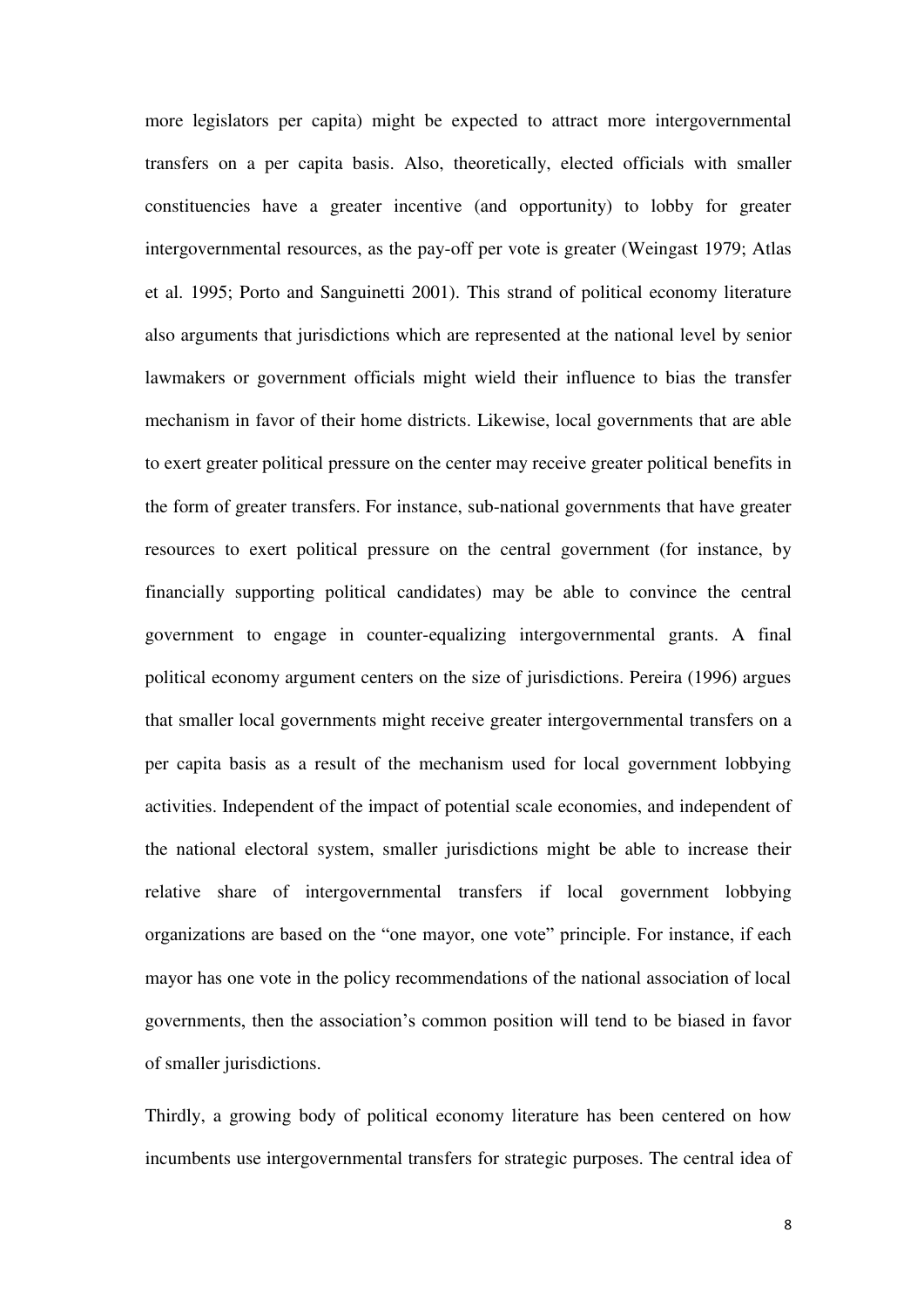this approach is that political parties and candidates use redistributive policies as an instrument in order to maximize their electoral results, aside from other normative or efficiency considerations. This argument involves two assumptions. First, it assumes that politicians are mainly self-interested rent-seekers and they principally care about (re)-election. Second, it assumes that voters are mainly interested in the private consumption derived from public policies investment. Based on those premises, the literature has investigated the political determinants driving this strategic use of transfers. In this sense, scholars mainly points problems caused by the central government authorities that discriminate in the allocation of intergovernmental transfers between local governments politically aligned and non-aligned which could result in not desired effects on territorial cohesion. Various analytical models argue that the intergovernmental transfers are distributed between regions for the purpose of winning votes or elections in the future. These models can be divided into two main groups: "models of swing voters" and "models of core supporters". The strategy of allocating more transfers to regions with a high proportion of undecided voters is based on the assumption that these marginal transfers could affect the decision of which party voters choose (Lindbeck and Weibull, 1987; Dixit and Londregan, 1995, 1996). In these models, voter turnout is fixed, so the electoral competition is driven by the efforts of "conversion" rather than "mobilizing". Meanwhile, loyal voters models are based on assumptions derived from Cox and McCubbins (1986) which states that, if politicians are risk averse, funds will be allocated in regions where voters are clearly aligned with the government political party ("core supporters"). Several empirical studies have tested these hypotheses finding significant effects of political alignment, for example, Grossman (1994) and Levitt and Snyder (1995) for the United States, Worthington and Dollery (1998) for Australia, Khemani (2003) and Dasgupta et al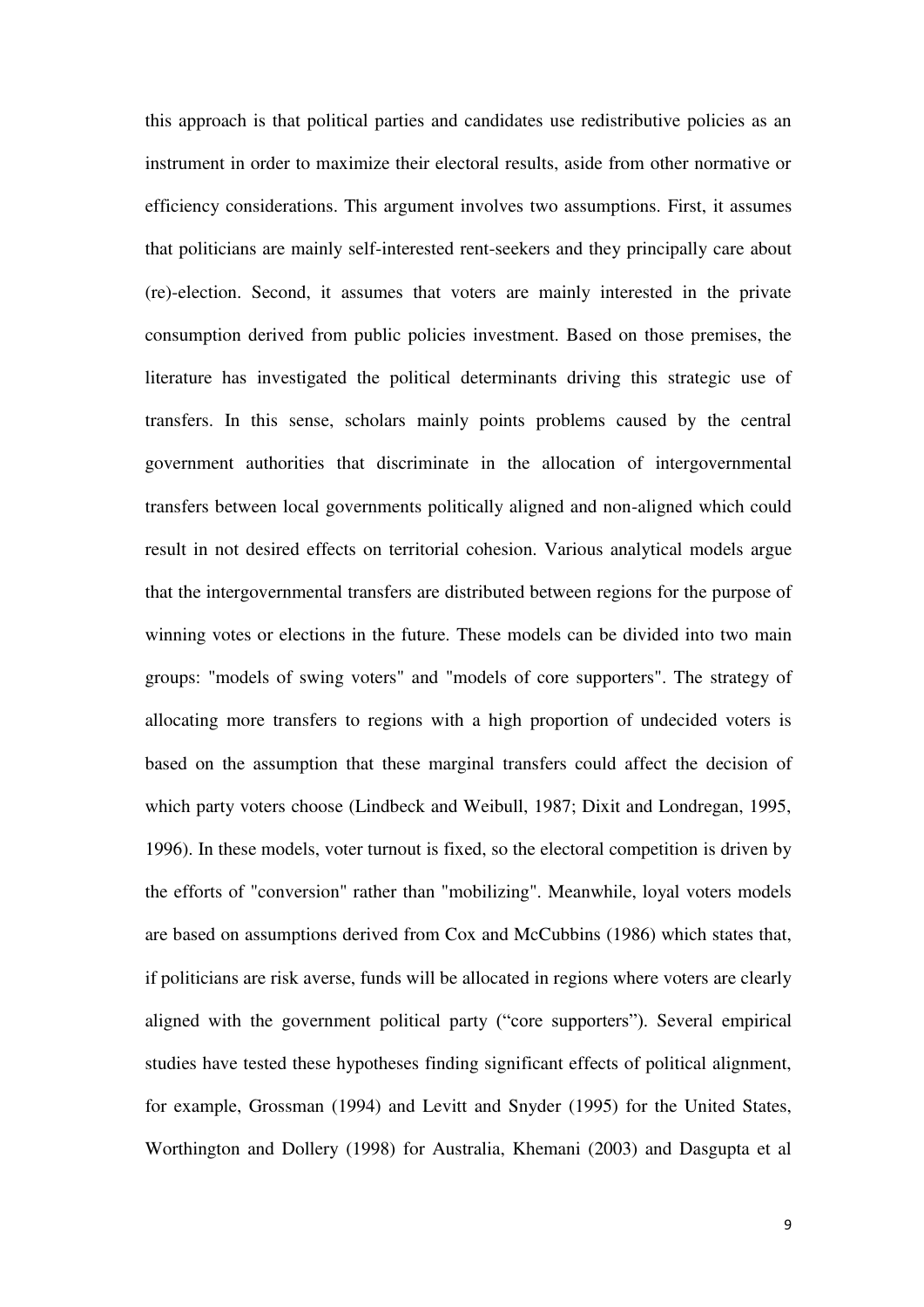(2004 ) for India, Diaz-Cayeros et al (2007) for Mexico, Sole-Ollé and Sorribas (2008) for Spain, and Brollo and Nannicini (2012) for Brazil.

#### *2.2 The regional effects of sub-national finances*

The economic literature also has analyzed the effects of different sub-national fiscal instruments on regional inequalities. Firstly, intergovernmental transfers can foster spending on public services that create spillovers effects to the local economy, reducing the use of inefficient local taxes (Dahlby and Wilson, 1994), or ensure the access to essential public goods throughout all the economy (Buchanan, 1950). In turn, intergovernmental transfers to poorer regions, have the potential to foster local production reducing regional inequalities (Limoneiro, 2015). Related with prior argument, the effect of these transfers in reducing income inequalities can occur within regions which could generate a feedback effect between equality and growth inside these regions, contributing to the reduction of inequalities between regions (Betson and Haveman, 1984). However, several studies argue that when the design of intergovernmental transfers system is assigned to a wide range of responsibilities or pursue conflicting objectives, it fails to achieve its goals, especially in reducing regional inequalities (Martinez-Vazquez and Sepulveda 2011; Alm and Martinez-Vazquez 2015). Secondly, another important factor that may explain the reduction of regional inequalities could be the degree of fiscal autonomy of regional governments. There are several reasons why of fiscal decentralization may reduce regional inequalities. On the one hand, regional governments have more and better information about the needs of their constituents and therefore find it easier to adjust their policies to local preferences (Oates, 1972). This should lead to more effective policies in order to promote regional economic development (Oates, 1993). On the other hand, fiscal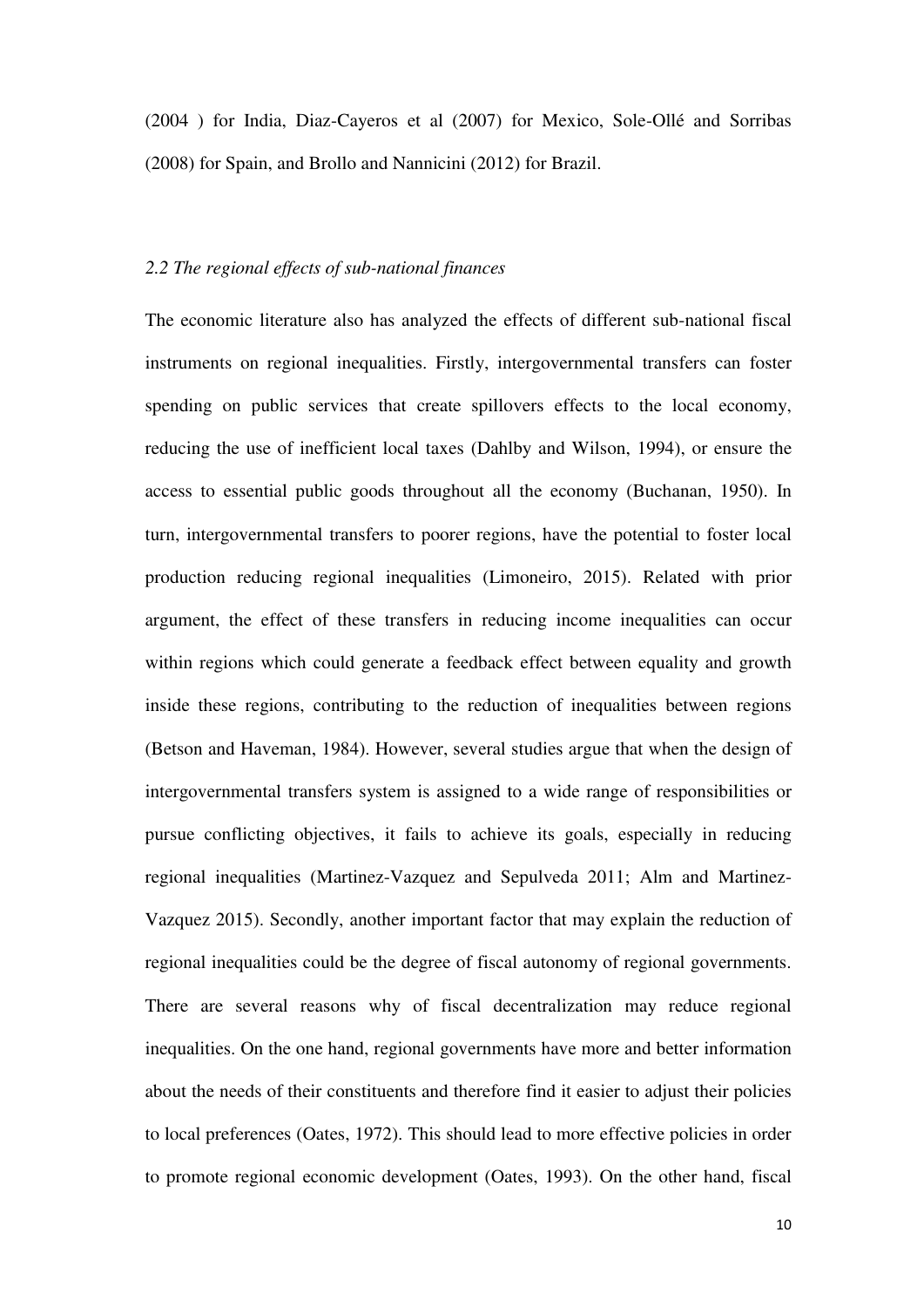decentralization can promote inter-jurisdictional competition for scarce fiscal resources, which could generate a penalties system for inefficient local governments and, consequently, promote regional convergence (Brennan and Buchanan, 1980; Weingast, 1995; McKinnon, 1997; Qian and Weingast, 1997). Voters can use as a benchmark the results obtained by governments of each jurisdiction and this can lead to greater efficiency in the provision of local public goods (Salmon, 1987; Breton, 1996). However, there are studies that argue that increasing regional fiscal autonomy could increase regional inequalities. Because fiscal decentralization means taking resources away from the central government, it can weaken the scope of the intergovernmental regional transfers (Prud'homme, 1995). Moreover, decentralization can increase the ability to reduce net outflows of resources by sub-national governments of the richest regions, limiting redistributive policies of the central government (Rodríguez-Pose and Ezcurra, 2010). Related with this, in highly decentralized countries where the potential for redistribution by the central government are limited, the richest and greater regions may finance local public goods at lower tax rates, which also help to consolidate or increase regional inequalities (Prud'homme, 1995; Keen and Marchand, 1997; Oates, 1999).

## **3. Regional public finances: the Uruguayan case**

The fiscal revenues of RGs in Uruguay can be classified in two main categories:

- Own resources: local taxes<sup>4</sup> or taxes fixed by the Central Government but collected by RGs.
- Intergovernmental transfers.

l

<sup>&</sup>lt;sup>4</sup> The main ones are the property tax on urban and suburban real assets and vehicle taxes.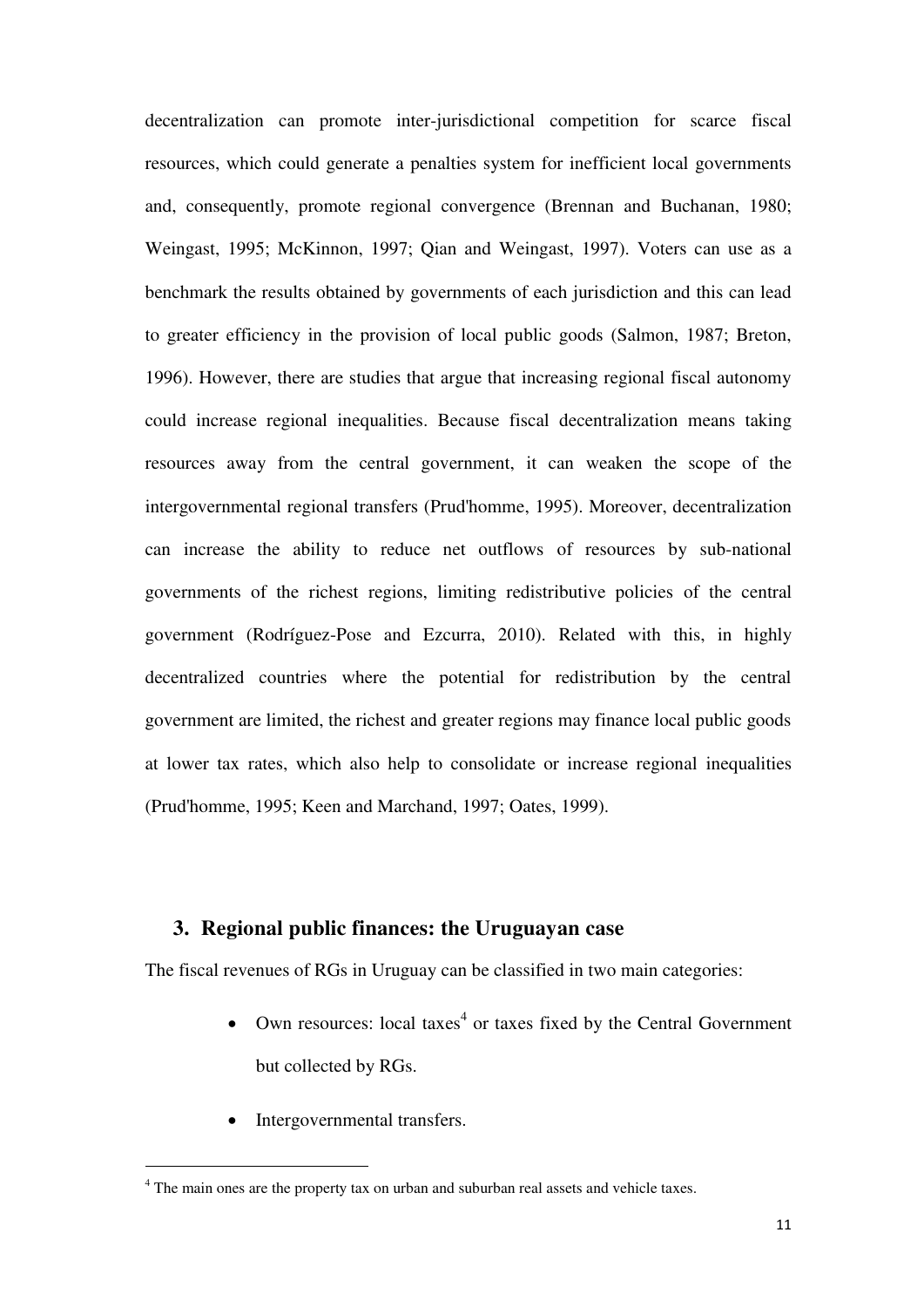Although, from the constitutional reform of 1996, the country has begun to implement an incipient process of decentralization or greater fiscal autonomy of the RGs, Uruguay is a fiscal centralized country. Nearly the 90% of national public expenditure over the period 1990 - 2012, was directly executed by Central Government, while RGs are responsible for only 10% of the execution of these public spending<sup>5</sup>. In fact, the powers formally assigned to the RGs, the second level of government, are defined in the Basic Law of Governance and Administration of the Departments (No. 9.515) that remains unchanged since 1935.

The traditional competences of the RGs are public services that could be compared with those assigned to a third level of government in other Latin America countries (BID 2007). These activities mainly are: the investment and maintenance of urban equipment, road maintenance, traffic organization, public transport, cleaning, public lighting, cemetery services, and health control and land management issues. Additionally, since 1985, with the return of democracy, the public services provided by RGs have been expanded. Thus, now they are involved in activities related with the promotion of social and economic development (see Rodríguez Miranda 2014, and Arocena 2008). In turn, since the constitutional reform of 1996, RGs have gained greater opportunities to expand its fiscal autonomy. However, these opportunities have not been exploited. The RGs have followed traditional and centralist logic for demand more resources from the central government in order to address their activities (BID 2007 and 2009). Thus, the RGs avoid the political costs of implement new and/or higher local taxes (Arocena, 2008). Moreover, various modifications reflected in the 1996s constitutional reform are decentralization measures with a general and

 $\overline{a}$ 

<sup>&</sup>lt;sup>5</sup> For a detail of the composition and importance of RGs revenues see tables A.5 and 4.6 in the Appendix.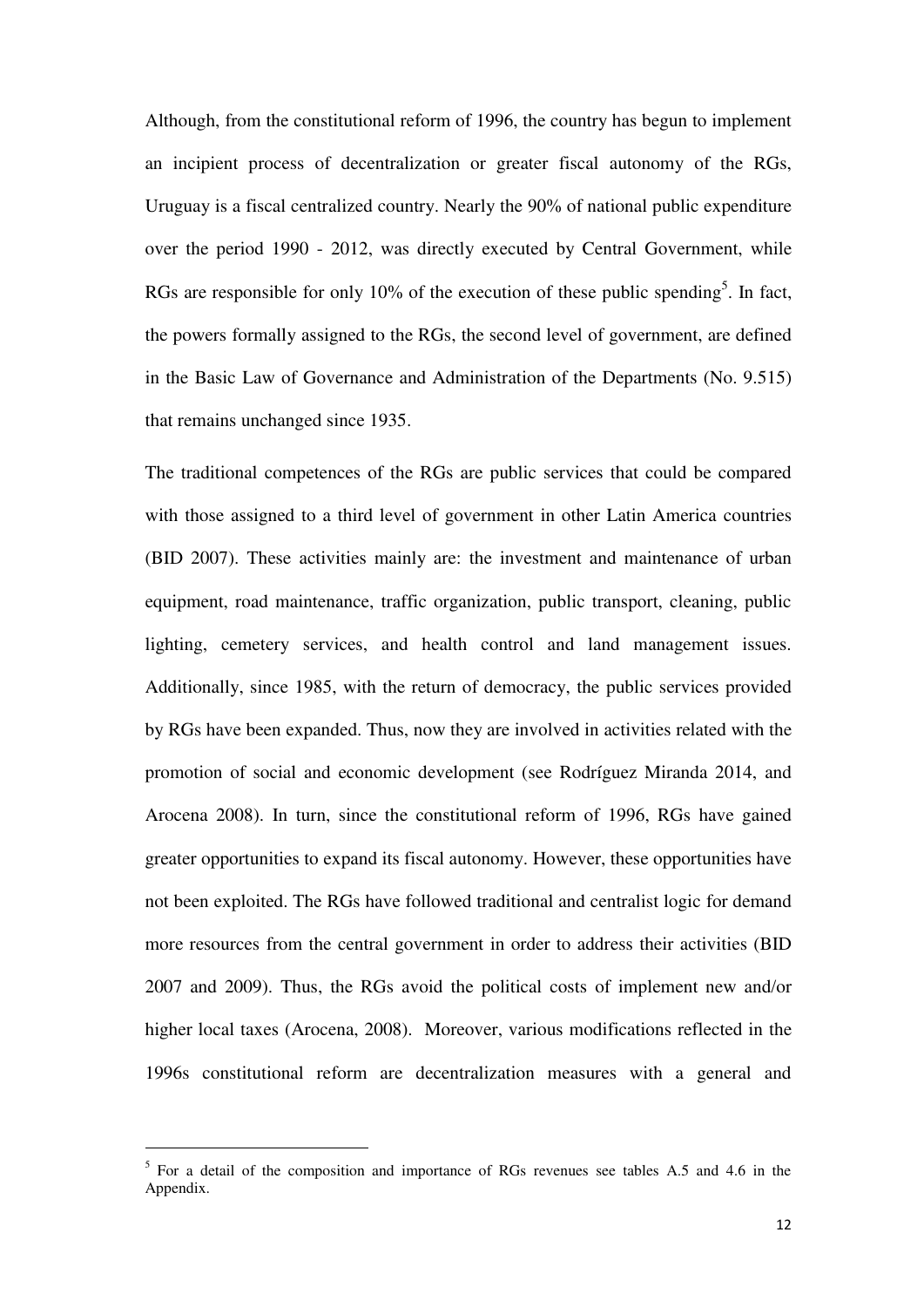indeterminate nature, since failed to build a strong agreement that favors greater decentralization of powers and resources for RGs (CEDES, 2010).

As a result of the above processes, the RGs have tended to "pressure" the central government for the purposes of achieving to higher level of intergovernmental transfers in order to finance their traditional and non-traditional policies.

The intergovernmental transfers in Uruguay are defined in the National Budget Law, in each five-year period of government. However, during these government periods are emerging laws that add complementary items into intergovernmental transfers. In many cases justified by exceptional issues (e.g. financial crisis, drought) but in most cases, they end up consolidating as permanent items (Rodríguez-Miranda, 2014).

During the nineties, in National Budget Laws (1991-1995 and 1996-2000), the main items of intergovernmental transfers were determined by negotiation between the central government and each RG separately. From the 2001 the changes established in the constitutional reform of 1996 were incorporated. The Article 214 provides, in each five-year period, an aliquot of the total national budget to be distributed between the RGs. With the setting of a fixed annual percentage of the national budget was tried to avoid the logic of negotiations and pay the transfer scheme only once in the national budget. However, it is important to point out that central government has continued giving extra items outside the scope of the National Budget Law. In fact, this negotiation between the central government and each RG separately has given priority to expenditure needs of the RGs and their capacity for political pressure (lobbying) in order to access to more resources (Rodríguez-Miranda, 2014). The other constitutional article governing unconditional transfers is the number 298 (Development Fund of the Interior FDI), which is also defined in the National Budget Law. However, only the

13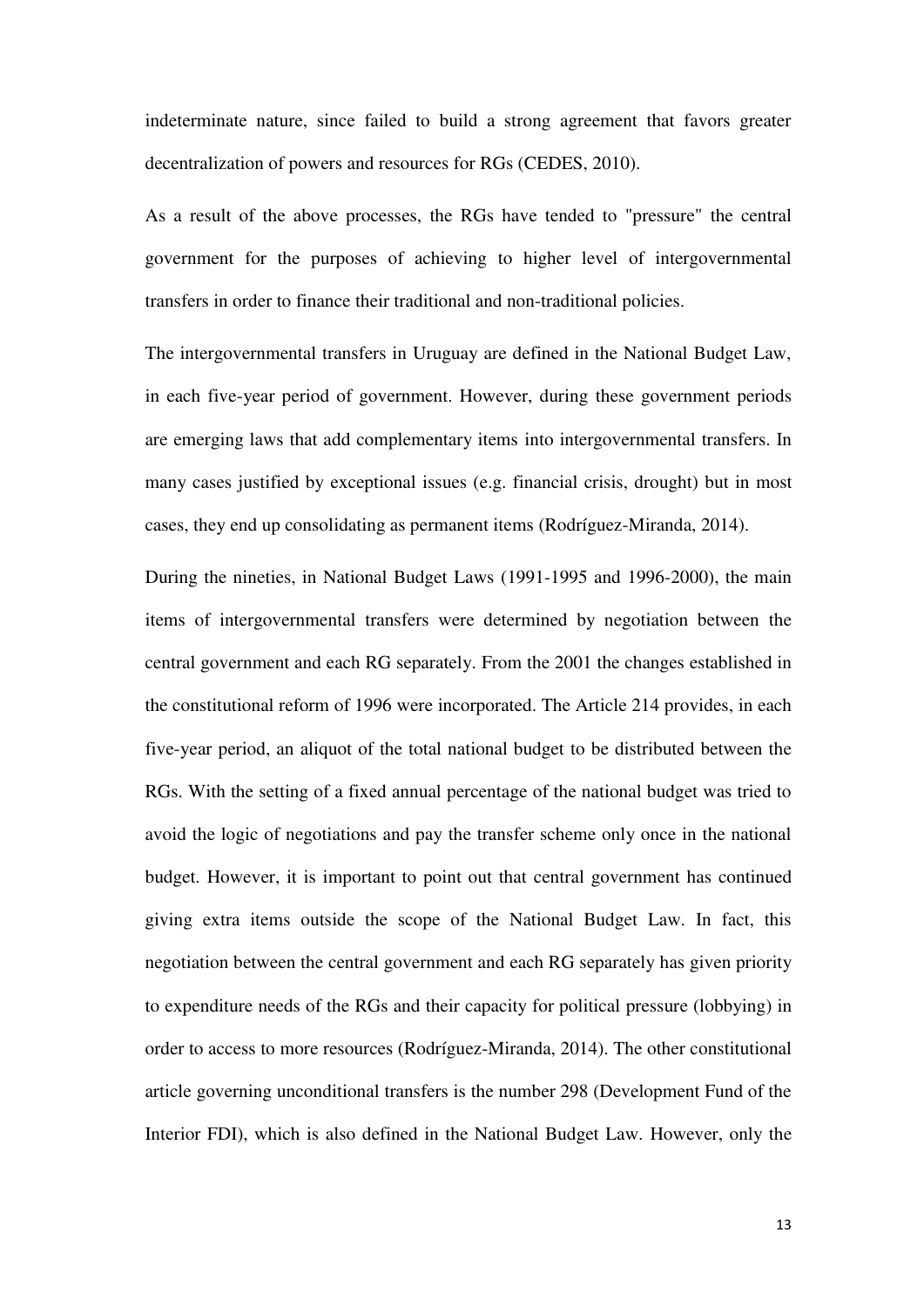33.5% of FDI goes directly to the RGs and the remaining 66.5% is also controlled by the Central Government.

In this sense, we could say that the presence of a formula-based allocation mechanism in itself does not assure that the allocation of resources is objective, fair, efficient or stable in Uruguay. In this country, the central government has the discretion to unilaterally change most of the factors included in the allocation formula and change their relative weights from year to year, giving the central government *de facto* control to alter the effective distribution intergovernmental transfers'. In general terms, it could be said that the normative scheme of intergovernmental transfers in Uruguay defines an aliquot of each RG in every five in the National Budget Law, resulting in percentages that reflect the capabilities of political negotiation and historical trajectories respect how much each RG have received, without reflecting relevant criteria of territorial cohesion. The regional distribution of resources does not exemplify a clear and pre-established mechanism for calculating these percentages. In fact, it is widely recognized among fiscal policy experts and practitioners that *ad hoc* intergovernmental transfers which are determined annually or local government allocations that are negotiated as part of the central government budget formulation process are inherently more centralizing than formula-based grants (Bahl 1999).

#### **4. Data: endogenous variables**

In this section we review the indicators employed to measure regional inequalities and intergovernmental regional transfers. We construct an unbalanced panel of 18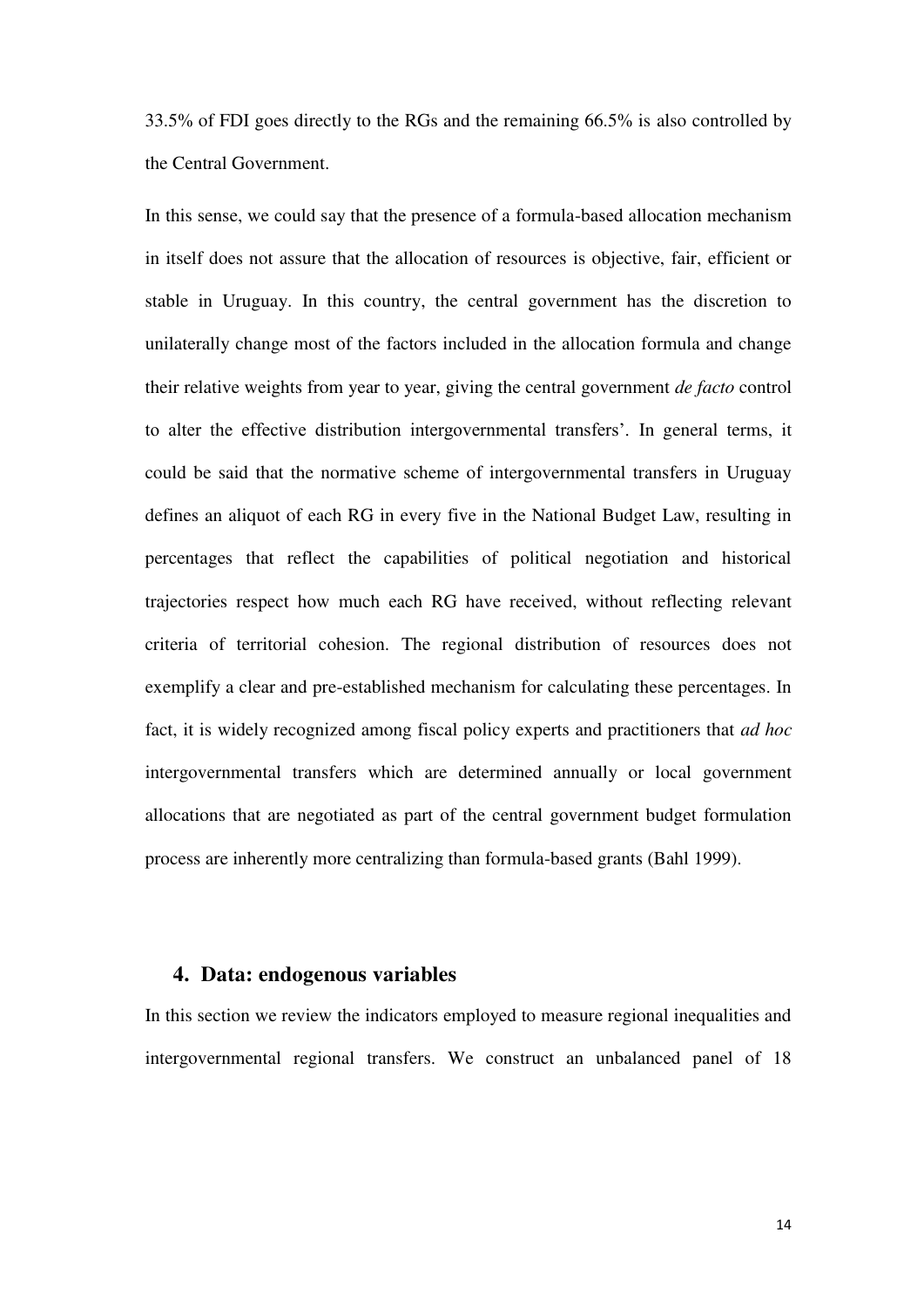departments over the period 1990 to 2012, basing our selection on the availability, frequency and quality of the data $6$ .

In order to measure regional inequalities (RI), we construct an approach to a measure commonly used in the literature focused on regional analysis<sup>7</sup>. More specifically, we use a distance measure or coefficient of variation  $(CV_{i,t})$  from a reference value or benchmark, which is the Montevideo department (the department with the highest per capita income over the whole period)<sup>8</sup>. In this context, the regional inequalities indicator takes de following form:

$$
CV_{i,t} = \left( \left( \frac{1}{y_{MTV,t}} (y_{MTV,t} - y_{i,t})^2 \right)^{1/2} \right) * 100
$$
 (1)

where  $y_{MTV,t}$  is the average per capita income of Montevideo at the moment t, while  $y_{i}$  is the average per capita income of department i at time t. The CV index basically reflects inequalities between regions in Uruguay. It ranges between 0 (equality) and 1 (maximum inequalities).

Finally, the intergovernmental transfer index is measured as RG revenues that originate in transfers received from the central government expressed in per capíta terms (for similar indexes see, for example, Boex 2003, Brodjonegoro and Martinez-Vazquez 2004, Sollé-Ollé and Sorribas-Navarro 2008).

l

<sup>&</sup>lt;sup>6</sup> See Appendix Table A.2 for a list of departments including, Table A.3 for variables definitions and data sources and Table A.4 for summary statistics.

<sup>&</sup>lt;sup>7</sup> See Williamson (1965), Ezcurra and Pascual (2008), Lessmann (2009), and Rodríguez-Pose and Ezcurra (2010).

 $8$  The selection of Montevideo as a reference value, in addition to considering its position as the richest region of the country, consider also that this RG began to receive transfers from the central government since 2006 (being their income, up to that year,  $100\%$  from own resources).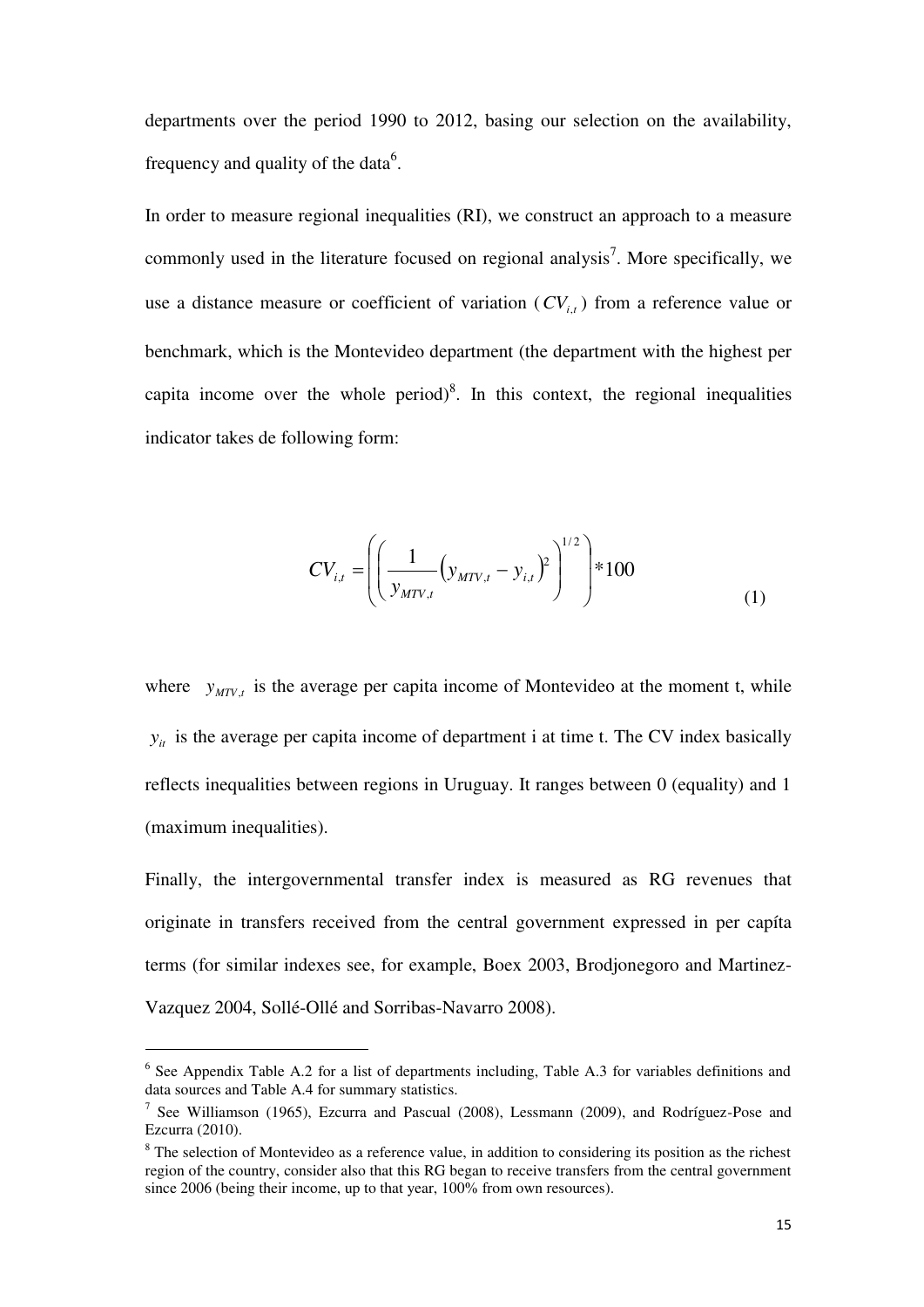#### **5. Empirical methodology**

Given the potential interdependence between our key variables, it is necessary to apply an empirical method that considers their mutual influence in order to avoid severe specification errors. Consequently we propose to estimate a full system for the joint determination of these relevant endogenous variables. Specifically, we propose to estimate a simultaneous equation model (SEM) which consists of a series of two equations describing regional inequalities and central government transfers. The proposed model takes the following form:

$$
\begin{cases}\nR I_{it} = \mu_0 + \mu_1 T R_{1,it} + \mu_2 X_{1,it} + u_{1,it} \\
TR_{it} = \eta_0 + \eta_1 R I_{2,it} + \eta_2 Y_{2,it} + u_{2,it}\n\end{cases}
$$
\n(3)

where  $RI_{it}$ , and  $TR_{it}$  refer to our dependent variables of regional inequalities and central government transfers, respectively. In turn,  $i = 1,...,18$  refer to regional governments,  $t = 1,...,T$  to years,  $(\mu_0, \eta_0)$  are constant terms,  $(\mu_1, \eta_1)$  are the coefficients associated to the endogenous variables,  $(\mu_2, \eta_2)$  are the coefficient vectors associated to the explanatory or control variables  $X_{1,it}$ , and  $Y_{2,it}$  respectively, while  $u_{n,i}$  (n = 1, 2) refers to the error terms for each of the two equations of the SEM model.

We estimate our model with annual data and; additionally, three-year averages of all variables have been considered. By taking three-year averages will reduce the short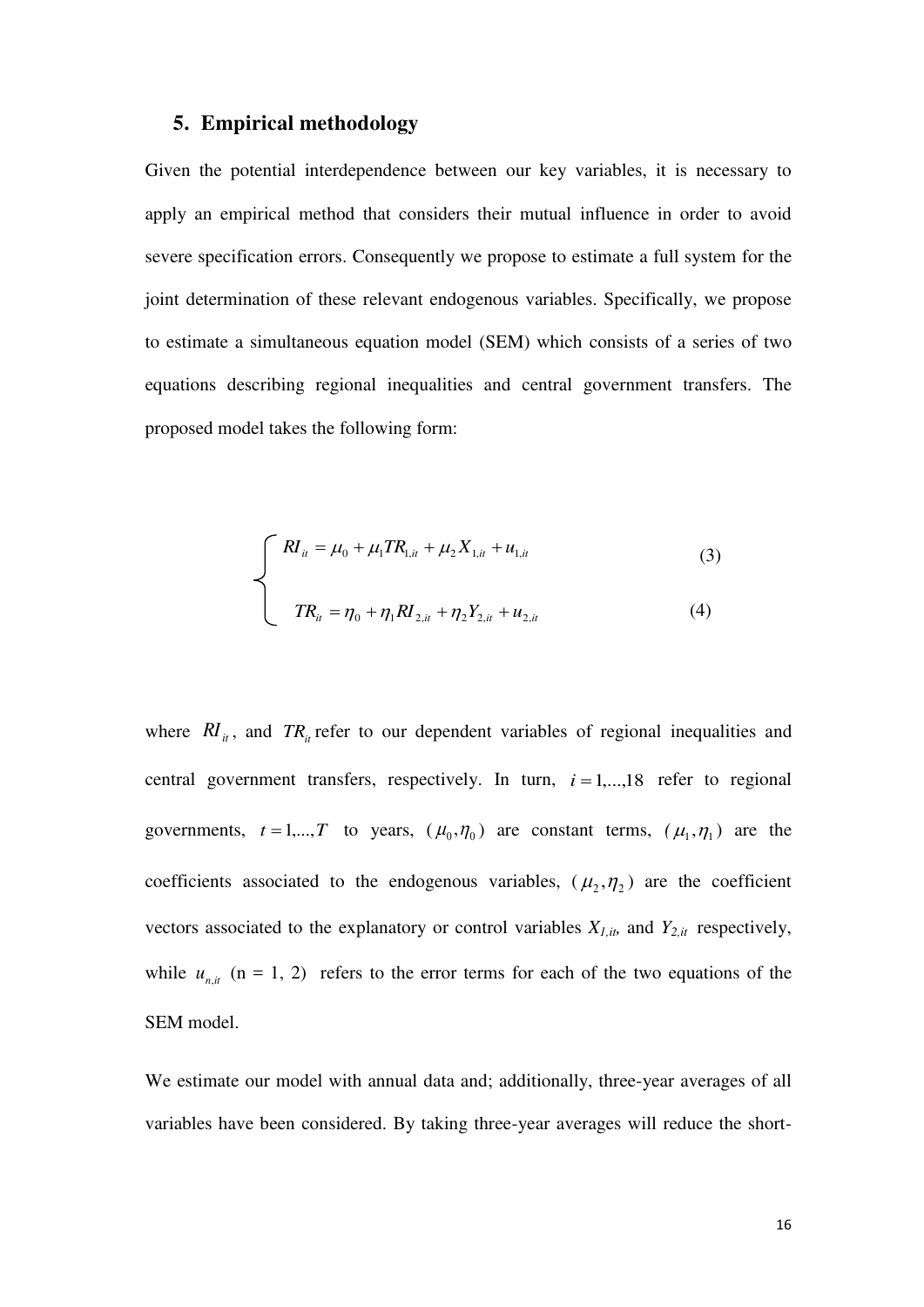run fluctuations and therefore the influence of the economic cycle, thus permitting a focus on the structural relationships.

Finally, in order to exploit efficiency gains from the correlation of error terms cross equation, the full set of equations of the SEM jointly estimated trough full information methods. This methods thus deals explicitly with the a-priori interdependence between regional inequalities and central government transfers, as such, allows us to obtain more appropriate estimates of the relevant parameters. Moreover, we assume that the disturbances from the different regression equations at a given point in time are correlated, because of common unobservable factors. In order to exploit efficiency gains from the correlation of error terms across equations and the mutual influence of the relevant endogenous variables, the full set of three equations of the SEM will be jointly estimated using system instrumental variables methods  $(SIV)^9$ . More specifically, we use two methods of estimation. Firstly, the SEM model is estimated using three-stage least squares (3SLS) accounting for heteroskedasticity and contemporaneous correlation of the errors across equations. The 3SLS is an IV-GLS estimator which achieves consistency through instrumentation and efficiency through appropriate weighting<sup>10</sup>. However, because the modern approach to SIV methods is based on the principle of the generalized method of moments  $(GMM)^{11}$ , the SEM model is also estimated by way of GMM estimators. Specifically, we consider a (twostep) three-stage least squares GMM estimator (3SLS-GMM) with an unadjusted

 $\overline{a}$ 

 $9$  See Wooldridge (2010) for a good explanation of these SIV methods. And, see Greene (2012), Kmenta (1997) and Zellner and Theil (1962) for references on system estimation methodology. Avery (1977) and Baltagi (1981, 2008) discuss applications of these methodologies to panel data models.

<sup>10</sup> See *Zellner and Theil (1962*), *Kmenta (1997)* and *Greene (2003; pp. 405-407)* for references on 3SLS estimation methodology. However, see *Avery (1977)* and *Baltagi (1981* and *2008; chapter 7)* for applications of 3SLS to an error components model.

<sup>&</sup>lt;sup>11</sup> The GMM estimator is discussed in all the leading textbooks, including Cameron and Trivedi (2005 and 2010), Davidson and MacKinnon (2004), Hayashi (2000), and Wooldridge (2010). The collection of papers by Matyas (1999) provides both theoretical and applied aspects of GMM.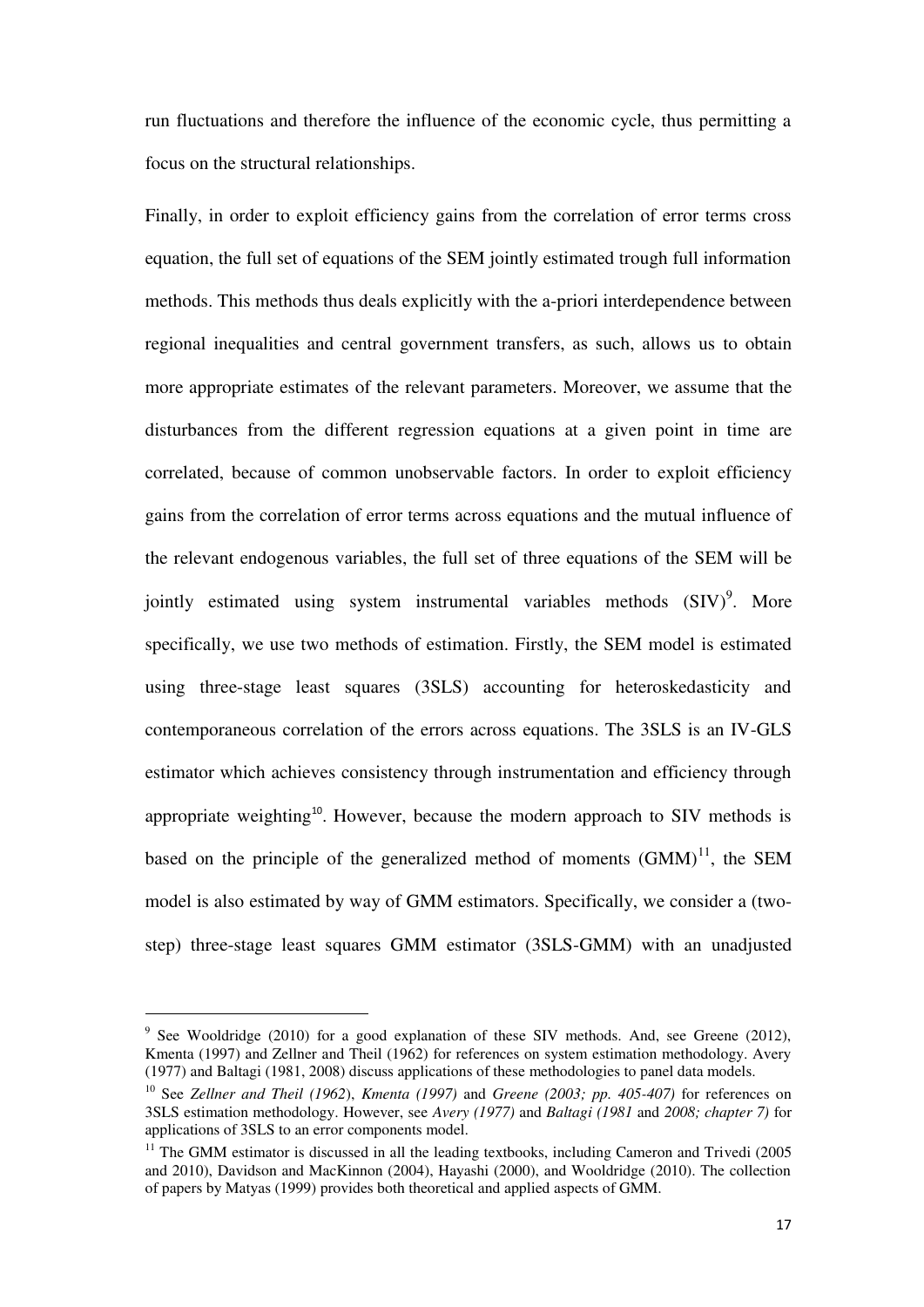weight matrix<sup>12</sup>. It is important to mention that an important feature of GMM estimation is that by selecting different weight matrices, we can obtain estimators that also can tolerate heteroskedasticity, autocorrelation, and other features of the error terms. Compared to a single-equation approach, these two system estimation methods are able to spell out feed-back simultaneities among the key endogenous variables, and as a result obtain consistent and more efficient estimates. Moreover, these two estimation methods are appropriate when some of the control variables are endogenous (see Wooldridge 2010). In this case, and in the presence of significant within variability, we employ lags of the potential endogenous control variables as instruments (see, most notably Barro 2000)<sup> $13$ </sup>.

In every equation, the number of exclusions is sufficient for the order condition of the identification to be satisfied. More specifically, each equation of the system is identified given that at least one control variables actually appear in the other equation but not in the reference equation (see Wooldridge 2010, Theorem 9.1). In turn, the rank condition of every equation of the system (3) to (4) can be safely assumed to hold in a model of this size<sup>14</sup>. The selection of the control variables included in each regression of the system is guided by the need to reduce omitted variable bias. Thus, there is the a-priori expectation that the control variables may be related to the two key variables we scrutinize in this article.

l

 $12$  The 3SLS-GMM estimator is a two-step GMM estimator. In the first step, we do the equivalent of 2SLS on each equation, and then we compute a weight matrix based on the matrix of moment conditions. In this context, the two step 3sls-gmm estimation obtains parameter estimates based on the initial weight matrix, computes a new weight matrix based on those estimates, and then reestimates the parameters based on that weight matrix (see Hayashi 2000, Chapter 4).

 $13$  In fact, we employ lagged values as instruments for the following control variables: region GDP per capita, region population and regional government expenditure per capita. All the control variables employed are fully discussed below.

 $14$  For a complete exposition of the identification of equation systems, see Greene (2012), Bjorn and Krishnakumar (2008) or Theil (1971).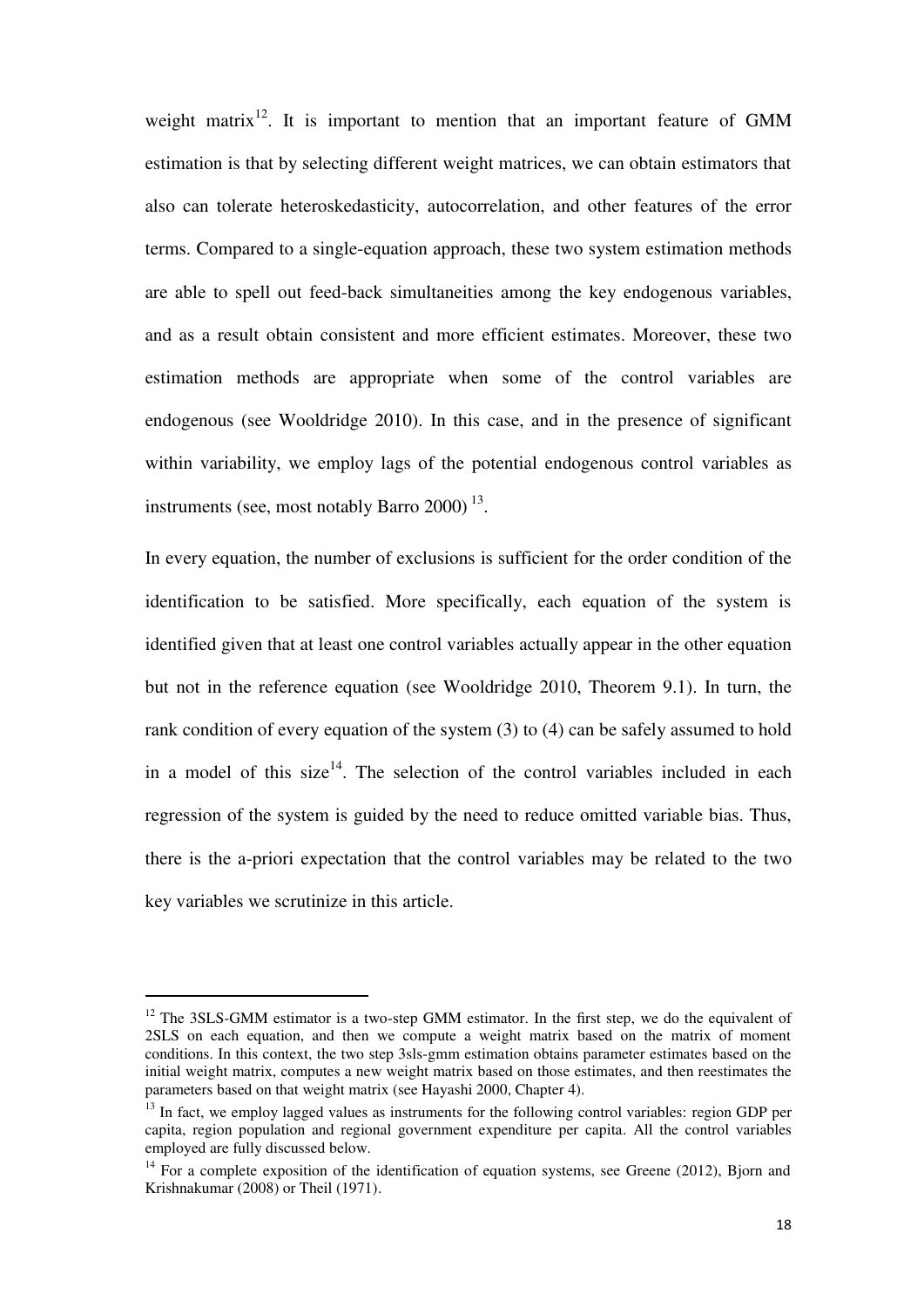## The control variables<sup>15</sup>

The set of control variables for each equation in the systems is based on prior specifications of regional inequalities<sup>16</sup> and government transfers equations<sup>17</sup>, and also considering the availability, frequency and quality of the data sources.

In transfers' equation, we consider that the per capita amount of intergovernmental transfers received by RGs is mainly determined by four factors: an approximation to local expenditure needs, a measure of RGs revenue capacity, a measure of political factors, and the population size of different departments (regions) of Uruguay.

Since RGs in Uruguay basically provide municipal services (see section 3) we cannot use the age distribution of regional population in order to approximate education, health and social security services. These services are the responsibility of central government. As a result, we choose to work with the lagged vale of the expenditures of RGs in order to approach fiscal needs but also the negotiating capacity of these RGs. In order to take into account richness of the departments and their local revenue capacity, we always control for GDP per capita of the department. The sign of this variable is conceptually indeterminate. If equity concerns are dominant in the allocation of intergovernmental transfers (Grossman 1994), then we should find a negative sign. However, if sub-national wealth is predominantly a reflection of political power, the sign might be expected to be positive. Also, according to the political economy literature, a positive relationship should be expected between political factors, such as political alignment between central government and RGs, and

l

<sup>&</sup>lt;sup>15</sup> The Table A.3 in the Appendix provides the definitions and sources of all variables

<sup>&</sup>lt;sup>16</sup> See, for example, Ezcurra and Pascual (2008), Lessman (2009), Ezcurra and Rodríguez-Pose (2014), and Kyriacou et al. (2015).

<sup>&</sup>lt;sup>17</sup> See, for example, Alm and Boex (2001), Porto and Sanguinetti (2001), Boex (2003), Brodjonegoro and Martinez-Vazquez (2004), Sollé-Ollé and Sorribas-Navarro (2008), Curto-Grau, Solé-Ollé and Sorribas-Navarro (2012)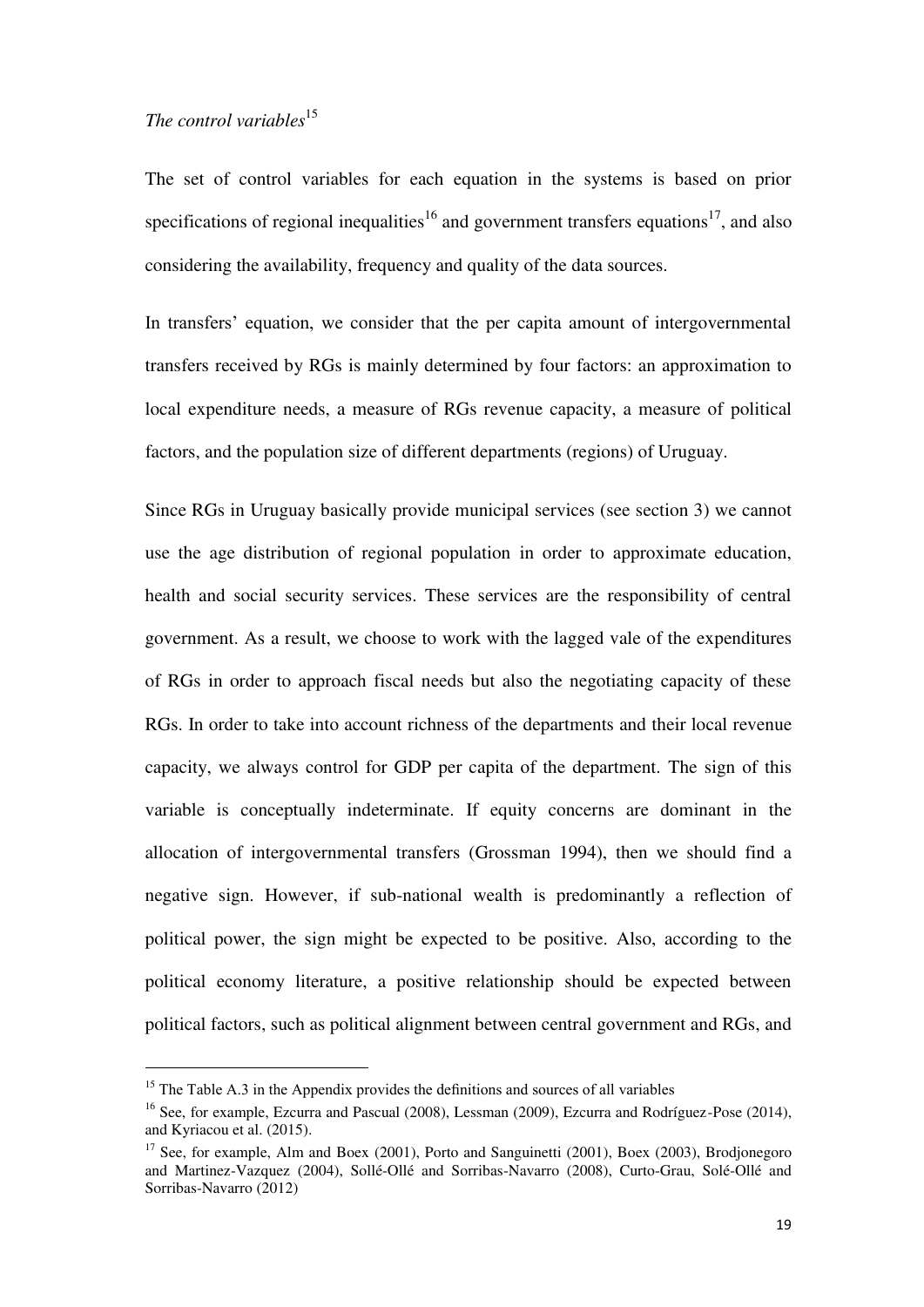size of intergovernmental transfers. In this sense, we have included a dummy variable that tries to capture the political alignment criteria in the allocation of intergovernmental transfers. Finally, we also include as control variable, the population size of different departments of Uruguay. The expected sign of this variable is negative (smaller departments receive greater per capita transfers), which may be caused either by scale economies or due to the potentially disproportionate lobbying power of smaller sub national jurisdictions.

In regional inequalities equation, we consider a variable that measure the degree of regional autonomy or fiscal decentralization in Uruguay. Since, by law, the RGs in Uruguay must meet exactly the same functions, we think that RG own revenues per capita are a well indicator of fiscal decentralization. Based on historical evidence also we control by a categorical variable that measure the potential for regional development in Uruguay. More specifically, this variable groups the Uruguayan departments in three main regions (Rodríguez-Miranda 2006 and 2014; Barrenechea and Troncoso 2008). The indicator is a categorical variable that takes values 0, 1 and 2. The value 0 is assigned to departments that show a low potential for regional development, in practical terms is defined as persistently departments that in the period 1990-2012 are shown worst positioned relative to national average GDP per capita. A value of 1 is assigned to departments that hold intermediate positions in the national context. The value 2 is assigned to departments that persistently show the best indicators in the national context and, therefore, are at the top of the ranking between  $departments<sup>18</sup>$ . Also, in inequalities equations we consider an indicator of regional assets inequality measured by the Gini index of the average years of education of the

 $\overline{a}$ 

<sup>&</sup>lt;sup>18</sup> The RGs with value 2 are: Canelones, Maldonado, Colonia and San José. With value 1 are: Paysandú, Lavalleja, Salto, Río Negro, Soriano, Rocha, Florida and Flores. Finally, with value 0 are: Treinta y Tres, Rivera, Tacuarembó, Artigas, Durazno and Cerro Largo.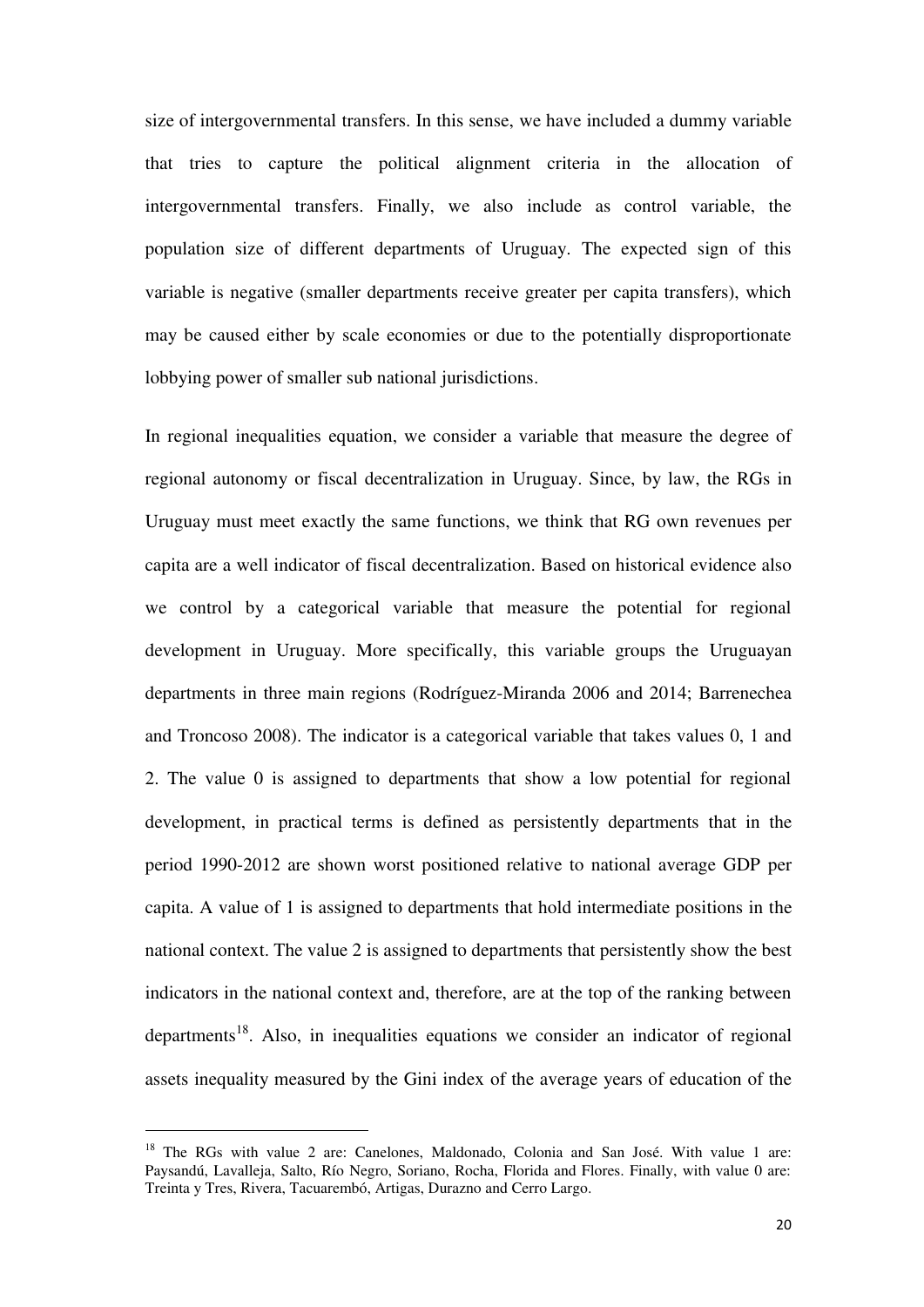population of each department. An indicator that measures the distance in kilometres to Montevideo (city port and the greater domestic consumption market) which seeks to gather the argument of the New Economic Geography which postulates the economies of agglomeration as a factor of territorial inequality. And, finally, we consider two indicators of department economic activity: the unemployment rate and the activity rate.

#### **6. Results**

We report our empirical findings in tables 1 and 2. The former employs annual data while the latter uses three year averages. The large difference in the number of observations in each case means that table 2 can be seen as a robustness check of the results based on annual data. Moreover, using three year averages helps us to focus on the structural relationships since it tends to reduce short-run fluctuations due to the business cycle (see also, Lessmann 2009 and 2012; Muinelo-Gallo and Rodriguez Miranda 2014; and Kyriacou et al. 2015).

To facilitate the interpretation of the results we will discuss them in the context of different estimated models. Always we report our results considering 3SLS and 3SLS-GMM estimators. Firstly, we report the estimations of the base model (columns 1 to 4), the columns 1 and 2 report the base model with regional inequalities indicator (CV index), while the columns 3 and 4 consider the log of the departments' GDP per capita. Both collinear variables measure the regional equalizer criteria of the central government when allocate regional transfers. Secondly, as additional robustness check, we report our estimations considering additional control variables (columns 5 to 8). We re-estimate our models, replacing the categorical regional variable for its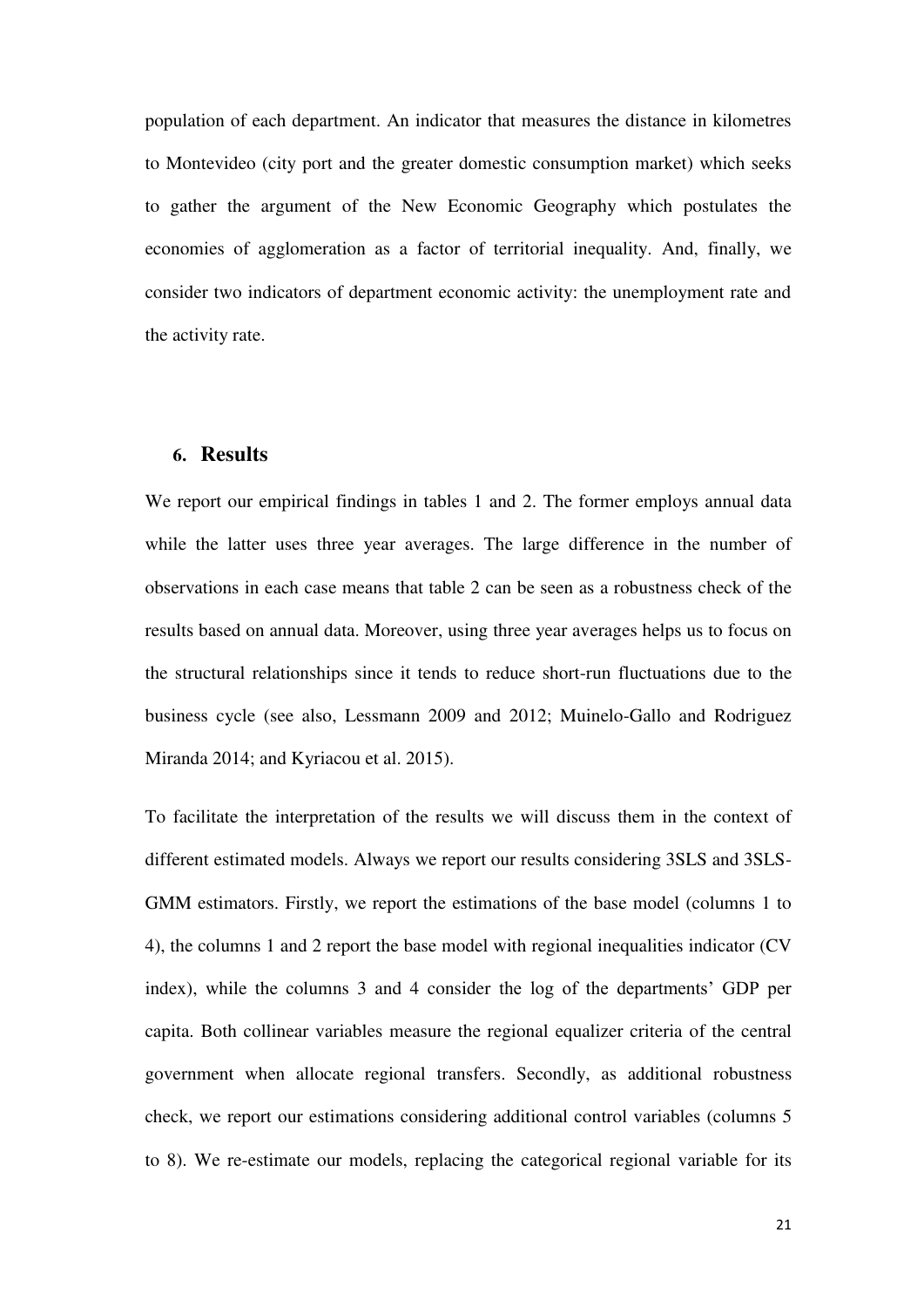fundaments. More specifically, we substitute this regional index by the Gini index of the average years of education of the population of each department. An indicator that measures the distance in kilometres to Montevideo and finally, two indicators of department economic activity: the unemployment rate and the activity rate.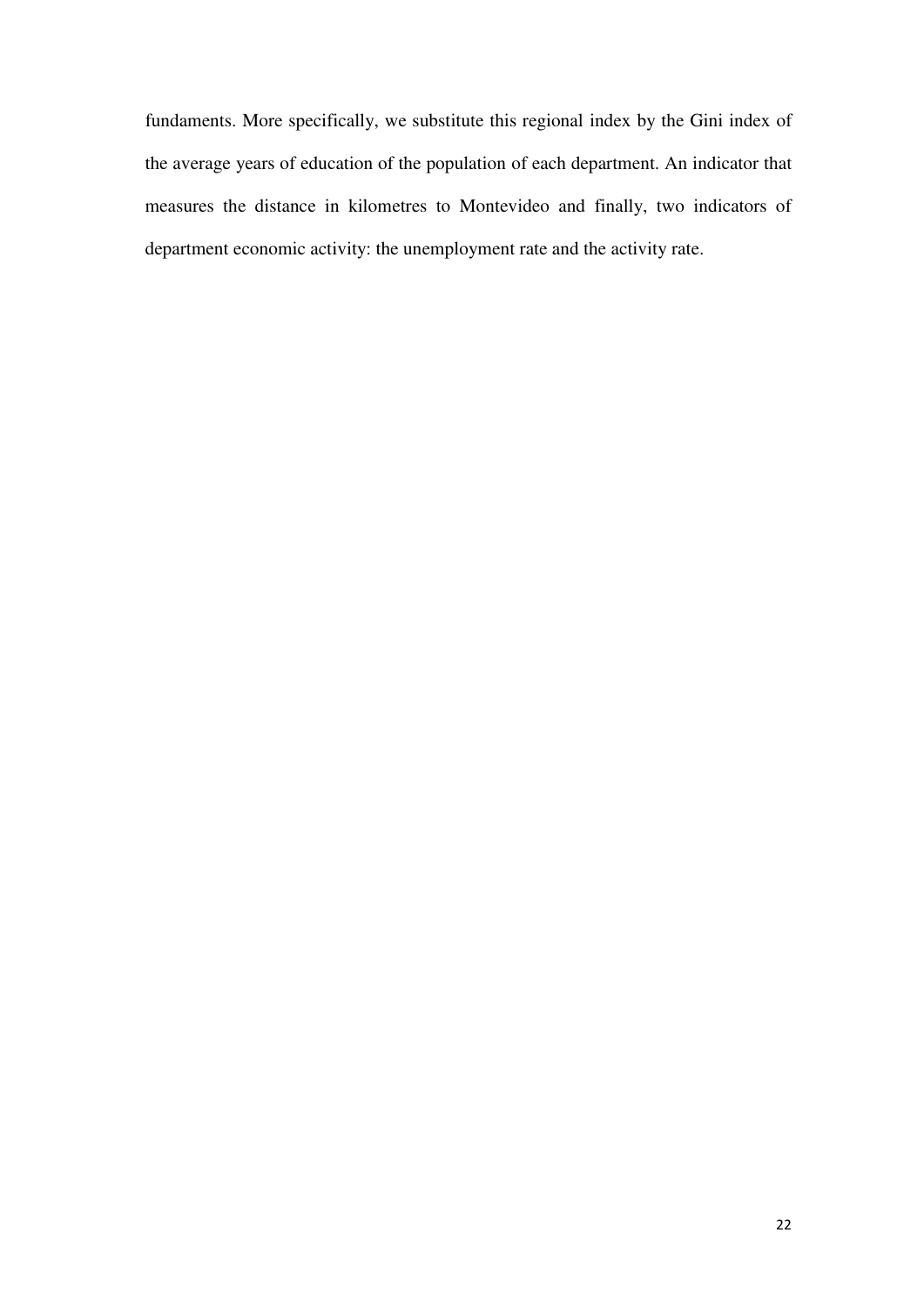|                                              | <b>Base model</b>      |                          |                          |                        |                          |                        |                          |                        |                          | More control variables |                        |                        |                        |                          |                        |                        |  |
|----------------------------------------------|------------------------|--------------------------|--------------------------|------------------------|--------------------------|------------------------|--------------------------|------------------------|--------------------------|------------------------|------------------------|------------------------|------------------------|--------------------------|------------------------|------------------------|--|
|                                              | <b>CV</b> Index        |                          |                          |                        |                          | Log of GDP per capita  |                          |                        |                          | <b>CV</b> Index        |                        |                        |                        | Log of GDP per capita    |                        |                        |  |
|                                              |                        | (1)                      |                          | (2)                    |                          | (3)                    |                          | (4)                    |                          | (5)                    |                        | (6)                    |                        | (7)                      |                        | (8)                    |  |
|                                              |                        | 3SLS                     |                          | 3SLS-GMM               |                          | 3SLS                   |                          | 3SLS-GMM               |                          | 3SLS                   |                        | 3SLS-GMM               |                        | 3SLS                     |                        | 3SLS-GMM               |  |
|                                              | Eq 1: RI               | Eq2:TR                   | Eq 1: RI                 | Eq2:TR                 | Eq 1: RI                 | Eq2:TR                 | Eq 1: RI                 | Eq2: TR                | Eq 1: RI                 | Eq2:TR                 | Eq $1:RI$              | Eq2: TR                | Eq $1:RI$              | Eq2: TR                  | Eq $1:RI$              | Eq2: TR                |  |
| Regional inequalities (RI)                   |                        | $-0.632*$<br>(0.423)     |                          | $-0.966***$<br>(0.187) |                          | $\sim$                 |                          | $\sim$ $-$             |                          | $-1.199***$<br>(0.272) |                        | $-0.966***$<br>(0.187) |                        | $\overline{\phantom{a}}$ |                        | $\sim$                 |  |
| Central Government Transfers (TR)            | $-0.051$<br>(0.052)    |                          | $-0.060$<br>(0.071)      |                        | $-0.065$<br>(0.091)      |                        | $-0.060$<br>(0.078)      |                        | $-0.010$<br>(0.007)      |                        | $-0.015$<br>(0.059)    |                        | $-0.013$<br>(0.014)    |                          | 0.015<br>(0.018)       |                        |  |
| Log of Region GDP pc                         |                        | $\sim$                   |                          | $\sim$                 |                          | $0.492***$<br>(0.057)  |                          | $0.511***$<br>(0.063)  |                          | $\sim$ $-$             |                        | $\sim$ $-$             |                        | $0.484***$<br>(0.057)    |                        | $0.511***$<br>(0.063)  |  |
| Political Alignment                          |                        | 0.006<br>(0.028)         |                          | $-0.078$<br>(0.087)    |                          | 0.030<br>(0.026)       |                          | $-0.050$<br>(0.056)    |                          | 0.003<br>(0.0028)      |                        | $-0.078$<br>(0.079)    |                        | 0.029<br>(0.026)         |                        | $-0.050$<br>(0.057)    |  |
| Log of Region Population                     |                        | $-0.557***$<br>(0.025)   |                          | $-0.510***$<br>(0.026) |                          | $-1.021***$<br>(0.059) |                          | $-0.987***$<br>(0.065) |                          | $-0.561***$<br>(0.025) |                        | $-0.510***$<br>(0.026) |                        | $-1.015***$<br>(0.059)   |                        | $-0.987***$<br>(0.065) |  |
| Log of Regional government<br>expenditure pc |                        | $0.212***$<br>(0.050)    |                          | $0.284***$<br>(0.042)  |                          | $0.055*$<br>(0.043)    |                          | $0.150***$<br>(0.045)  |                          | $0.173***$<br>(0.044)  |                        | $0.284***$<br>(0.042)  |                        | $0.058***$<br>(0.043)    |                        | $0.150***$<br>(0.045)  |  |
| Decentralization                             | $-0.031***$<br>(0.008) |                          | $-0.029***$<br>(0.008)   |                        | $-0.029***$<br>(0.008)   |                        | $-0.028***$<br>(0.008)   |                        | $-0.034***$<br>(0.006)   |                        | $-0.034***$<br>(0.006) |                        | $-0.038***$<br>(0.006) |                          | $-0.034***$<br>(0.006) |                        |  |
| <b>Asset Inequality</b>                      | $-$                    |                          | $\overline{\phantom{a}}$ |                        | --                       |                        | $\overline{\phantom{a}}$ |                        | $0.010***$<br>(0.001)    |                        | $0.008***$<br>(0.001)  |                        | $0.009***$<br>(0.001)  |                          | $0.008***$<br>(0.001)  |                        |  |
| Unemployment rate                            | $\sim$ $-$             |                          | $\overline{\phantom{a}}$ |                        | $\overline{\phantom{a}}$ |                        | $\sim$                   |                        | $0.002***$<br>(0.001)    |                        | $0.003***$<br>(0.001)  |                        | $0.002***$<br>(0.001)  |                          | $0.003***$<br>(0.001)  |                        |  |
| Activity rate                                | $\sim$ $-$             |                          | $\overline{\phantom{a}}$ |                        | $\sim$                   |                        | $\sim$                   |                        | $-0.442***$<br>(0.076)   |                        | $-0.403***$<br>(0.079) |                        | $-0.406***$<br>(0.077) |                          | $-0.403***$<br>(0.080) |                        |  |
| Regional index                               | $-0.078***$<br>(0.006) |                          | $-0.081***$<br>(0.006)   |                        | $-0.082***$<br>(0.006)   |                        | $-0.081***$<br>(0.006)   |                        | $\overline{\phantom{a}}$ |                        | $\sim$                 |                        | $\sim$                 |                          | $\sim$                 |                        |  |
| Distance index                               | $\sim$ $-$             |                          | $\overline{\phantom{a}}$ |                        | $\sim$                   |                        | $\sim$                   |                        | $0.025***$<br>(0.002)    |                        | $0.028***$<br>(0.002)  |                        | $0.026***$<br>(0.002)  |                          | $0.028***$<br>(0.002)  |                        |  |
| Temporal effects                             | Yes                    | Yes                      | Yes                      | Yes                    | Yes                      | Yes                    | Yes                      | Yes                    | Yes                      | Yes                    | Yes                    | Yes                    | Yes                    | Yes                      | Yes                    | Yes                    |  |
| Adjusted R2                                  | 0.517                  | 0.771                    | $\overline{\phantom{a}}$ | $\sim$                 | 0.516                    | 0.800                  | $\overline{\phantom{a}}$ | $\sim$                 | 0.656                    | 0.769                  | $\sim$ $-$             | $\sim$                 | 0.657                  | 0.800                    | $\sim$                 | $\sim$                 |  |
| J-test                                       |                        | $\overline{\phantom{a}}$ | 0.0000                   | 0.0000                 |                          | $\sim$                 | 0.0000                   | 0.0000                 | $\sim$                   | $\sim$ $-$             | 0.0000                 | 0.0000                 | $\sim$                 | $\overline{\phantom{a}}$ | 0.0000                 | 0.0000                 |  |
| Observations                                 | 378                    | 378                      | 378                      | 378                    | 378                      | 378                    | 378                      | 378                    | 378                      | 378                    | 378                    | 378                    | 378                    | 378                      | 378                    | 378                    |  |

Notes: Robust standard errors are reported in parentheses. \*\*\*  $p < 0.01$ , \*\*  $p < 0.05$ , \*  $p < 0.1$ . J-test: Hansen test of over-identifying restrictions indicating the validity of the chosen instruments. Included instruments: Lagged values of: Log region GDP per capita, Lof of region population and Log regional government expenditure per capita.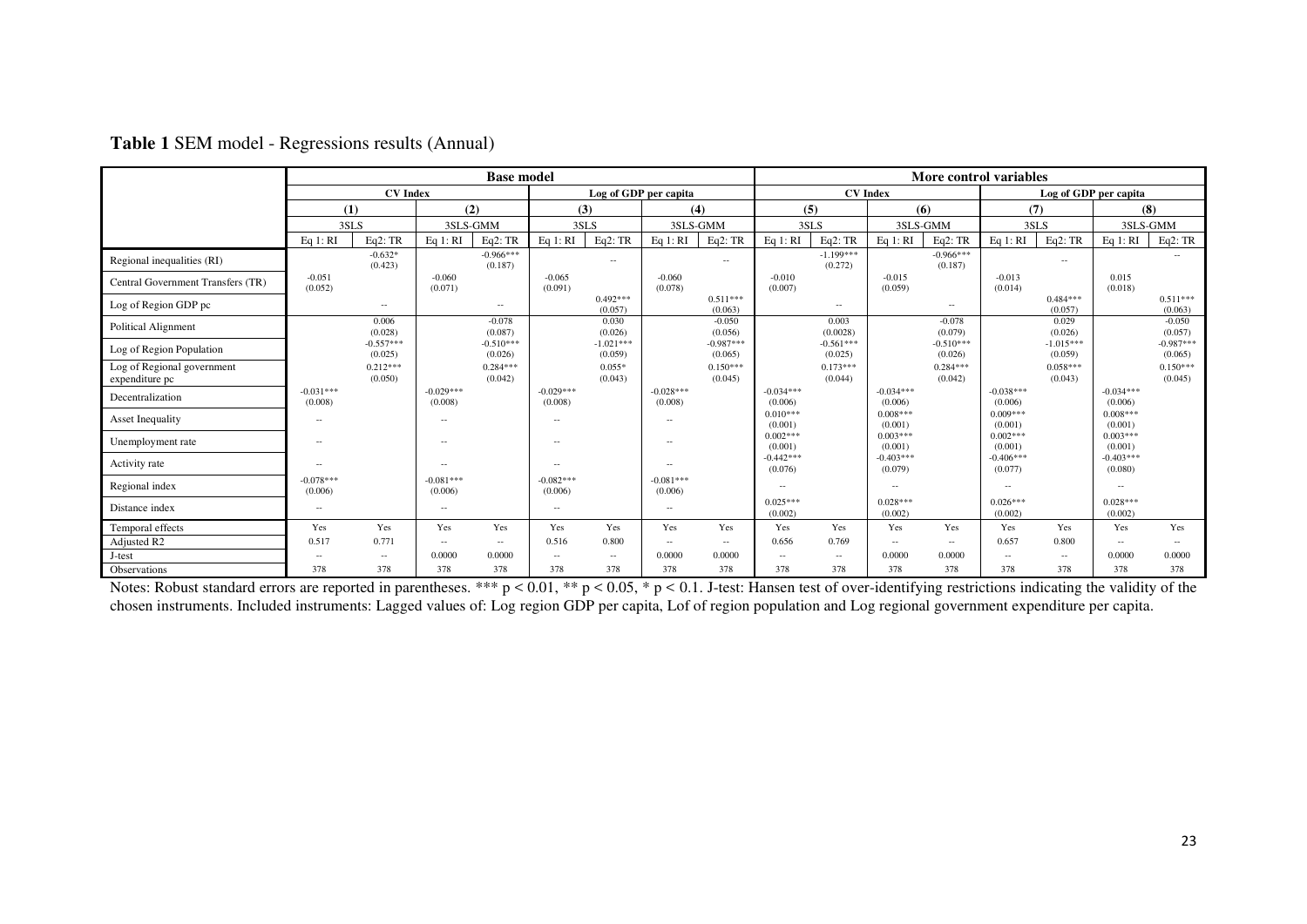|                                              | <b>Base model</b>      |                        |                        |                        |                        |                        |                          |                        |                        | More control variables |                        |                        |                        |                        |                        |                        |
|----------------------------------------------|------------------------|------------------------|------------------------|------------------------|------------------------|------------------------|--------------------------|------------------------|------------------------|------------------------|------------------------|------------------------|------------------------|------------------------|------------------------|------------------------|
|                                              |                        | <b>CV</b> Index        |                        |                        |                        |                        | Log of GDP per capita    |                        |                        |                        | <b>CV</b> Index        |                        |                        |                        | Log of GDP per capita  |                        |
|                                              |                        | (1)                    |                        | (2)                    |                        | (3)                    |                          | (4)                    |                        | (5)                    |                        | (6)                    | (7)                    |                        | (8)                    |                        |
|                                              |                        | 3SLS                   | 3SLS-GMM               |                        | 3SLS                   |                        | 3SLS-GMM                 |                        | 3SLS                   |                        | 3SLS-GMM               |                        | 3SLS                   |                        | 3SLS-GMM               |                        |
|                                              | Eq $1:RI$              | Eq2:TR                 | Eq 1: RI               | Eq2:TR                 | Eq 1: RI               | Eq2:TR                 | Eq 1: RI                 | Eq2: TR                | Eq 1: RI               | Eq2:TR                 | Eq 1: RI               | Eq2: TR                | Eq 1: RI               | Eq2:TR                 | Eq $1:RI$              | Eq2:TR                 |
| Regional inequalities (RI)                   |                        | $-0.225*$<br>(0.198)   |                        | $-1.430***$<br>(0.344) |                        | $\sim$                 |                          | $\sim$ $-$             |                        | $-0.221***$<br>(0.086) |                        | $-1.430***$<br>(0.344) |                        | $\sim$                 |                        | $\sim$                 |
| Central Government Transfers (TR)            | $-0.046$<br>(0.045)    |                        | $-0.069$<br>(0.071)    |                        | $-0.045$<br>(0.046)    |                        | $-0.069$<br>(0.073)      |                        | $-0.006$<br>(0.011)    |                        | $-0.018$<br>(0.060)    |                        | $-0.006$<br>(0.011)    |                        | 0.018<br>(0.018)       |                        |
| Log of Region GDP pc                         |                        | $\sim$                 |                        | $\sim$                 |                        | $0.500***$<br>(0.075)  |                          | $0.347***$<br>(0.135)  |                        | $\sim$ $-$             |                        | $\sim$ $-$             |                        | $0.444***$<br>(0.075)  |                        | $0.347***$<br>(0.134)  |
| Political Alignment                          |                        | $-0.012$<br>(0.027)    |                        | $-0.059$<br>(0.048)    |                        | 0.007<br>(0.028)       |                          | $-0.037$<br>(0.051)    |                        | $-0.011$<br>(0.027)    |                        | $-0.059$<br>(0.048)    |                        | $-0.008$<br>(0.028)    |                        | $-0.037$<br>(0.051)    |
| Log of Region Population                     |                        | $-0.562***$<br>(0.023) |                        | $-0.518***$<br>(0.043) |                        | $-0.557***$<br>(0.024) |                          | $-0.484***$<br>(0.046) |                        | $-0.561***$<br>(0.023) |                        | $-0.518***$<br>(0.043) |                        | $-0.557***$<br>(0.024) |                        | $-0.484***$<br>(0.046) |
| Log of Regional government<br>expenditure pc |                        | $0.193***$<br>(0.045)  |                        | $0.235***$<br>(0.071)  |                        | $0.190***$<br>(0.047)  |                          | $0.214***$<br>(0.085)  |                        | $0.194***$<br>(0.041)  |                        | $0.235***$<br>(0.071)  |                        | $0.192***$<br>(0.047)  |                        | $0.214***$<br>(0.085)  |
| Decentralization                             | $-0.031***$<br>(0.013) |                        | $-0.025**$<br>(0.013)  |                        | $-0.033***$<br>(0.013) |                        | $-0.025**$<br>(0.013)    |                        | $-0.040***$<br>(0.010) |                        | $-0.033***$<br>(0.010) |                        | $-0.042***$<br>(0.010) |                        | $-0.033***$<br>(0.010) |                        |
| <b>Asset Inequality</b>                      | $\sim$                 |                        | $\sim$                 |                        | $\sim$                 |                        | $- -$                    |                        | $0.010***$<br>(0.003)  |                        | $0.013***$<br>(0.002)  |                        | $0.010***$<br>(0.003)  |                        | $0.013***$<br>(0.002)  |                        |
| Unemployment rate                            | $\sim$                 |                        | $\sim$                 |                        |                        |                        | $\sim$                   |                        | 0.002<br>(0.001)       |                        | $0.002**$<br>(0.001)   |                        | $0.002*$<br>(0.001)    |                        | $0.002**$<br>(0.001)   |                        |
| Activity rate                                | $\sim$                 |                        | $\sim$                 |                        | $\sim$                 |                        | $\sim$                   |                        | $-0.079*$<br>(0.017)   |                        | $-0.221*$<br>(0.153)   |                        | $-0.111***$<br>(0.077) |                        | $-0.221***$<br>(0.153) |                        |
| Regional index                               | $-0.076***$<br>(0.009) |                        | $-0.083***$<br>(0.009) |                        | $-0.074***$<br>(0.006) |                        | $-0.083***$<br>(0.009)   |                        | $\sim$                 |                        | $\sim$ $-$             |                        | $\sim$                 |                        | $\sim$                 |                        |
| Distance index                               | $\sim$ $-$             |                        | $\sim$                 |                        | $\sim$                 |                        | $\sim$                   |                        | $0.028***$<br>(0.004)  |                        | $0.027***$<br>(0.003)  |                        | $0.028***$<br>(0.004)  |                        | $0.027***$<br>(0.003)  |                        |
| Temporal effects                             | Yes                    | Yes                    | Yes                    | Yes                    | Yes                    | Yes                    | Yes                      | Yes                    | Yes                    | Yes                    | Yes                    | Yes                    | Yes                    | Yes                    | Yes                    | Yes                    |
| Adjusted R2                                  | 0.627                  | 0.934                  | $\sim$                 | $\sim$                 | 0.627                  | 0.934                  | $\overline{\phantom{a}}$ | $\sim$                 | 0.755                  | 0.934                  | $\sim$ $-$             | $\sim$ $\sim$          | 0.755                  | 0.934                  | $\sim$                 | $\sim$                 |
| J-test                                       | $- -$                  | $\sim$                 | 0.0000                 | 0.0000                 | $\sim$                 | $\sim$                 | 0.0000                   | 0.0000                 | $\sim$                 | $\sim$ $-$             | 0.0000                 | 0.0000                 | $\sim$                 | $\sim$                 | 0.0000                 | 0.0000                 |
| Observations                                 | 114                    | 114                    | 114                    | 114                    | 114                    | 114                    | 114                      | 114                    | 114                    | 114                    | 114                    | 114                    | 114                    | 114                    | 114                    | 114                    |

#### **Table 2** SEM model - Regressions results (3 year means)

Notes: Robust standard errors are reported in parentheses. \*\*\*  $p < 0.01$ , \*\*  $p < 0.05$ , \*  $p < 0.1$ . J-test: Hansen test of over-identifying restrictions indicating the validity of the chosen instruments. Included instruments: Lagged values of: Log region GDP per capita, Log region population and Log regional government expenditure per capita.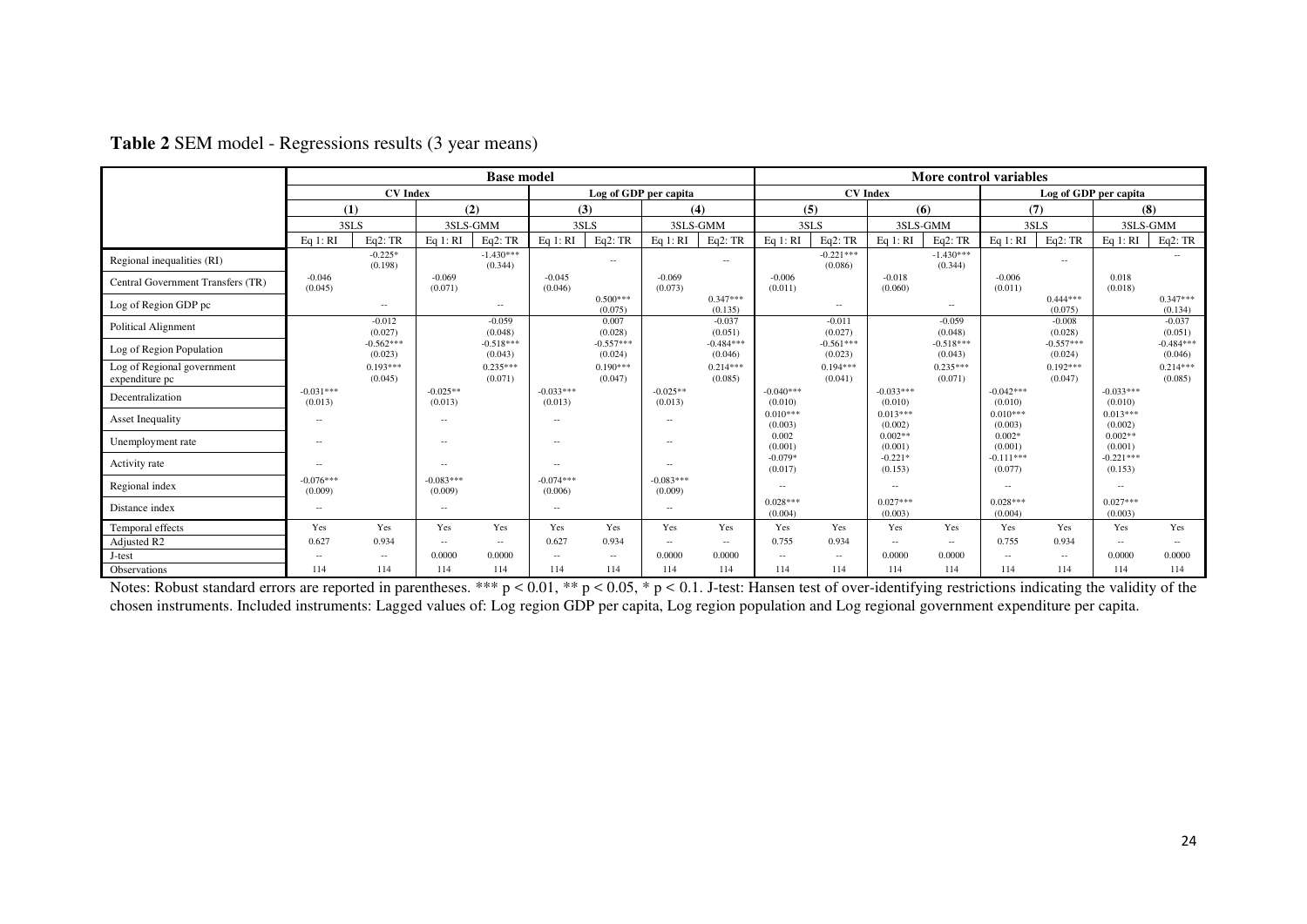Beginning with the relationship between intergovernmental transfers and regional inequalities, our estimates support the idea that regional inequalities have a significant and negative impact on transfers. That is, the greater is the distance of one department to the mean value of per capita income of the richest department of the country (Montevideo) less per capita transfers this department receives. This result also is reflected by the fact that there is a positive and significant effect of the GDP per capita of the department on intergovernmental transfers. Remember that GDP pc also accounts for the impact of local revenue capacity on intergovernmental transfers but mainly this sub-national wealth could be a reflection of political power of richest departments of the country. Furthermore, we did not find a significant impact of transfers on regional inequalities. These transfers do not to have a regional equalizer effect in Uruguay. Finally, regardless of the indicators employed or the additional controls included in the regressions, our results are maintained.

In relation with control variables in central government transfers equations, we always observe a positive and significant impact of lagged regional government size (regional government expenditure over region GDP). That is, on average, the more RGs spends the more transfers are obtained; this is maintained when tri-annual averages data, namely that the RGs expenditures of the last three years has a positive impact on present intergovernmental transfers received. This result could reflect the impact of RGs fiscal needs but also the negotiating capacity of these RGs when demands resources to the central government through regional transfers. Also the department's population size is significant and positively related with transfer's allocation. On average, a larger population of one department, the greater the intergovernmental transfers he received. The observed relationship might be driven in response to the perceived presence of scale economies in the delivery of sub-national public services, which could prompt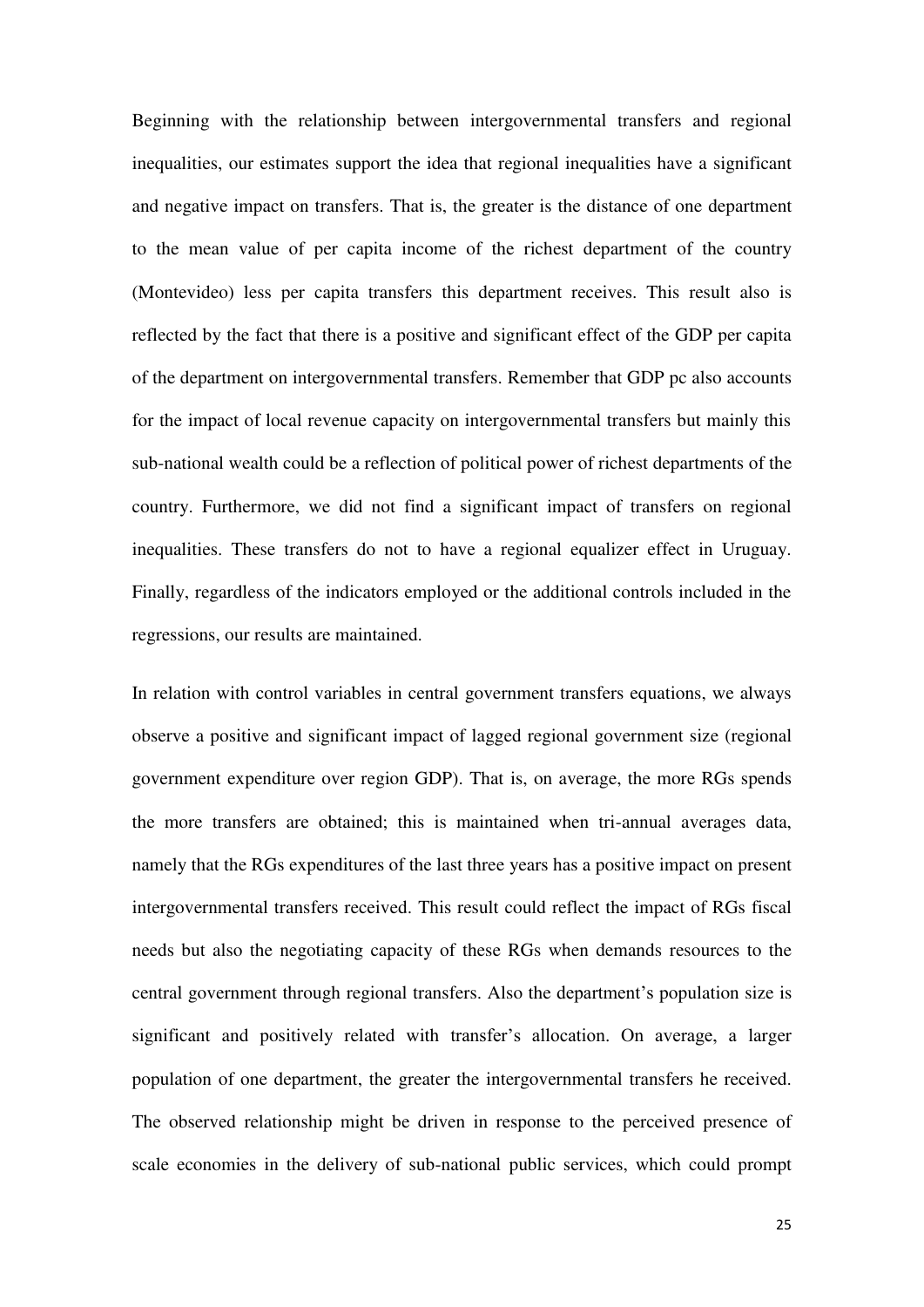policy makers to include an equal shares component into the allocation formula. Alternatively, the fiscal bias in favor of smaller (less populous) sub-national governments may be driven by political motivations, either to secure broad political support from the sub-national government tier (including less populous rural areas) in the vertical power structure, or to secure the political support of sub-national representatives (for instance, senators) at the national level. Finally, with regard to the political alignment variable we never obtain a significant effect of this variable. Therefore, with regard to the determination of the intergovernmental transfers cannot be said that there is logic of award and punishment to RGs aligned and non-aligned politically with the political party in the central government.

In relation with control variables of regional inequalities equations, we observe a significant and negative impact of fiscal decentralization indicator (see Muinelo-Gallo and Rodriguez-Miranda 2014). Lastly, we observe a significant and negative impact of our indicator of regional development. So the greatest develop potential is the minor regional inequalities are. In turn, when we replace this indicator by different variables that might explain its composition (columns 5 to 8 of tables 1 and 2) we get the expected significance and sign of each of these new variables included. In this sense, the regional development variable is mainly explained by unequal assets index (education Gini index), the distance from the capital (as the argument of economies of agglomeration) and factors related with regional economic activity (activity rate and unemployment rate).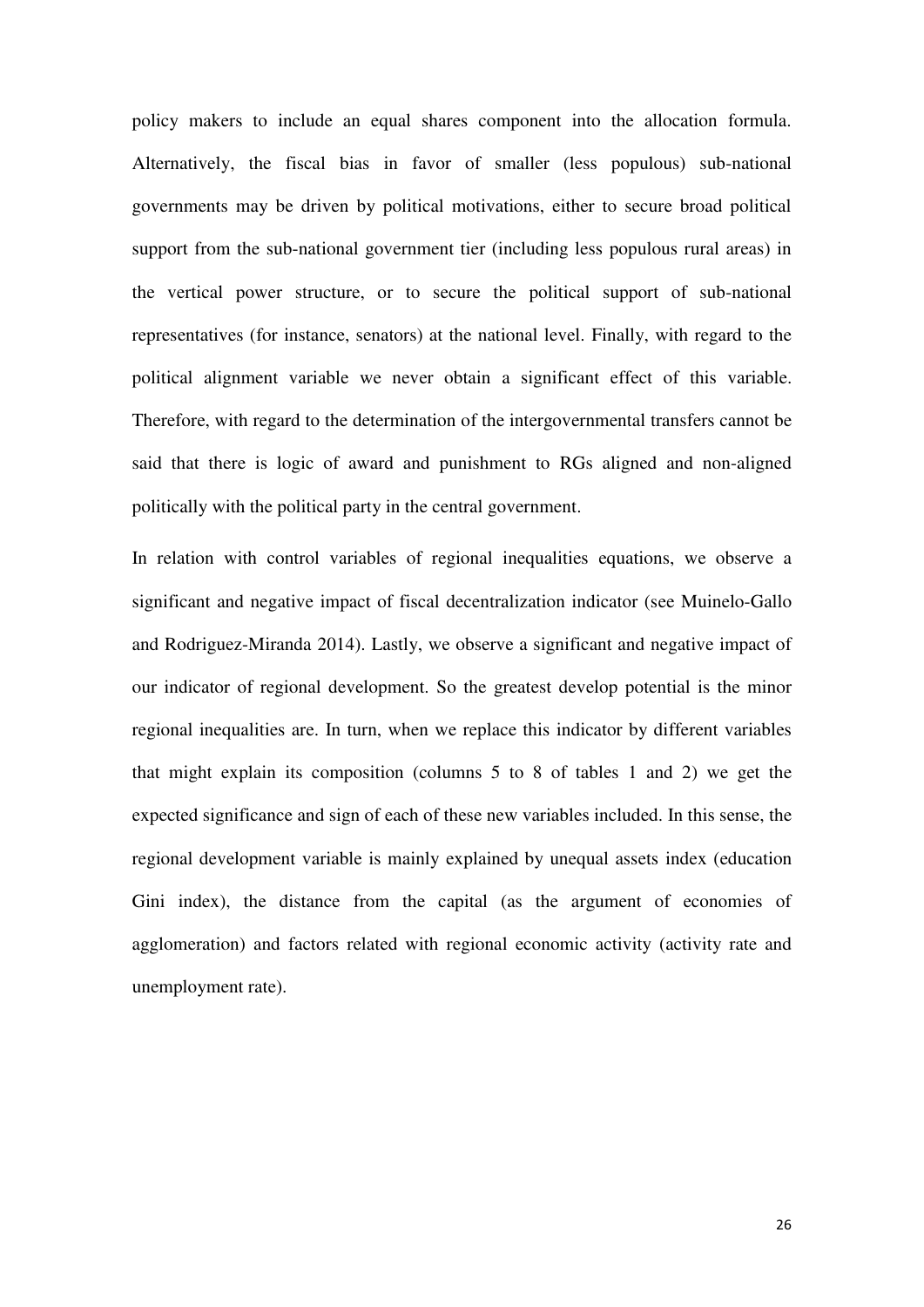#### **7. Conclusions**

In this article we have analyzed the bidirectional relationship between intergovernmental transfers and regional inequalities in Uruguay. Our main results points that intergovernmental transfers do not play a significant role to reduce regional income inequalities in Uruguay. In turn, richer departments in Uruguay receive more per capita intergovernmental transfers than poorer departments. The distribution of these resources is also explained by the size of the regions (population) and by the historical size of the RGs.

This empirical evidence is consistent with the lack of territorial cohesion criteria established in clear and priority way in current normative in Uruguay. Although we can observe the presence of objective formula-based of intergovernmental transfers system, the final allocation and incidence of these transfers is not according to what is stated in the formula because there are other intervening factors. Furthermore, the intergovernmental transfer's mechanism itself is often on *ad hoc* basis. In fact, the allocation of intergovernmental transfers on an *ad hoc* basis provides public officials and politicians with an opportunity to wield their influence to the benefit of their constituents.

Also, it's really important to mention that most of the RGs in Uruguay exhibit, increasingly higher dependence on intergovernmental transfers. In this context, the actual scheme of political negotiations between the central government and RGs could be perverse because it would seem that induce developing rent seeking capabilities via intergovernmental transfers, rather than generate genuine capabilities to achieve more sources of revenues. This logic could not be a successful process of generating greater regional cohesion.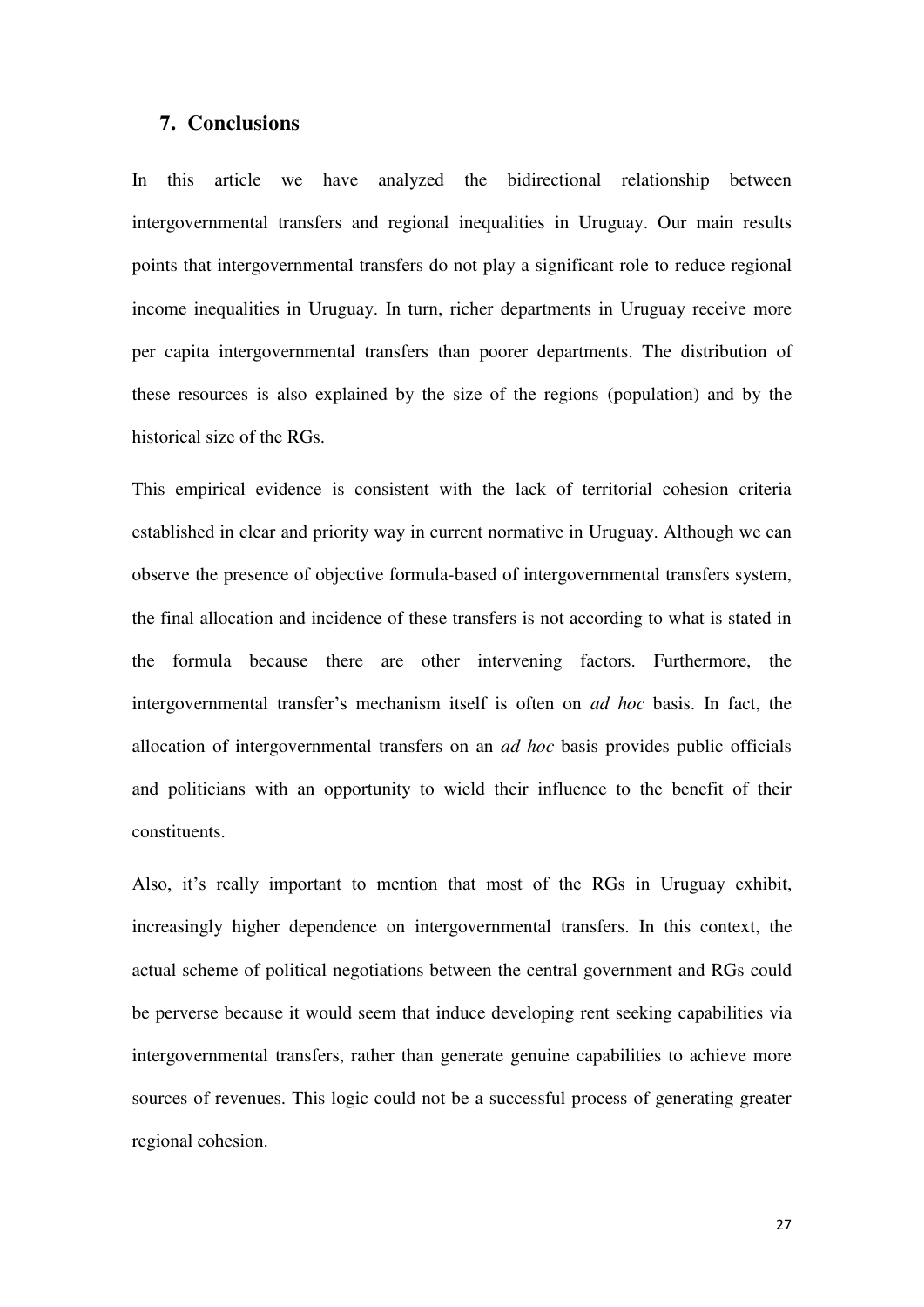Considering this context, becomes really important a major revision of the intergovernmental regional transfers normative scheme in Uruguay in order to achieve to a more cohesion country. In this sense, we believe that the system intergovernmental transfers must rely on a stable, equitable and efficient allocation mechanism. Furthermore, if Uruguay intends to continue advancing in their decentralization process, this new transfer system will provide support for the bulk of expected benefits of decentralization process.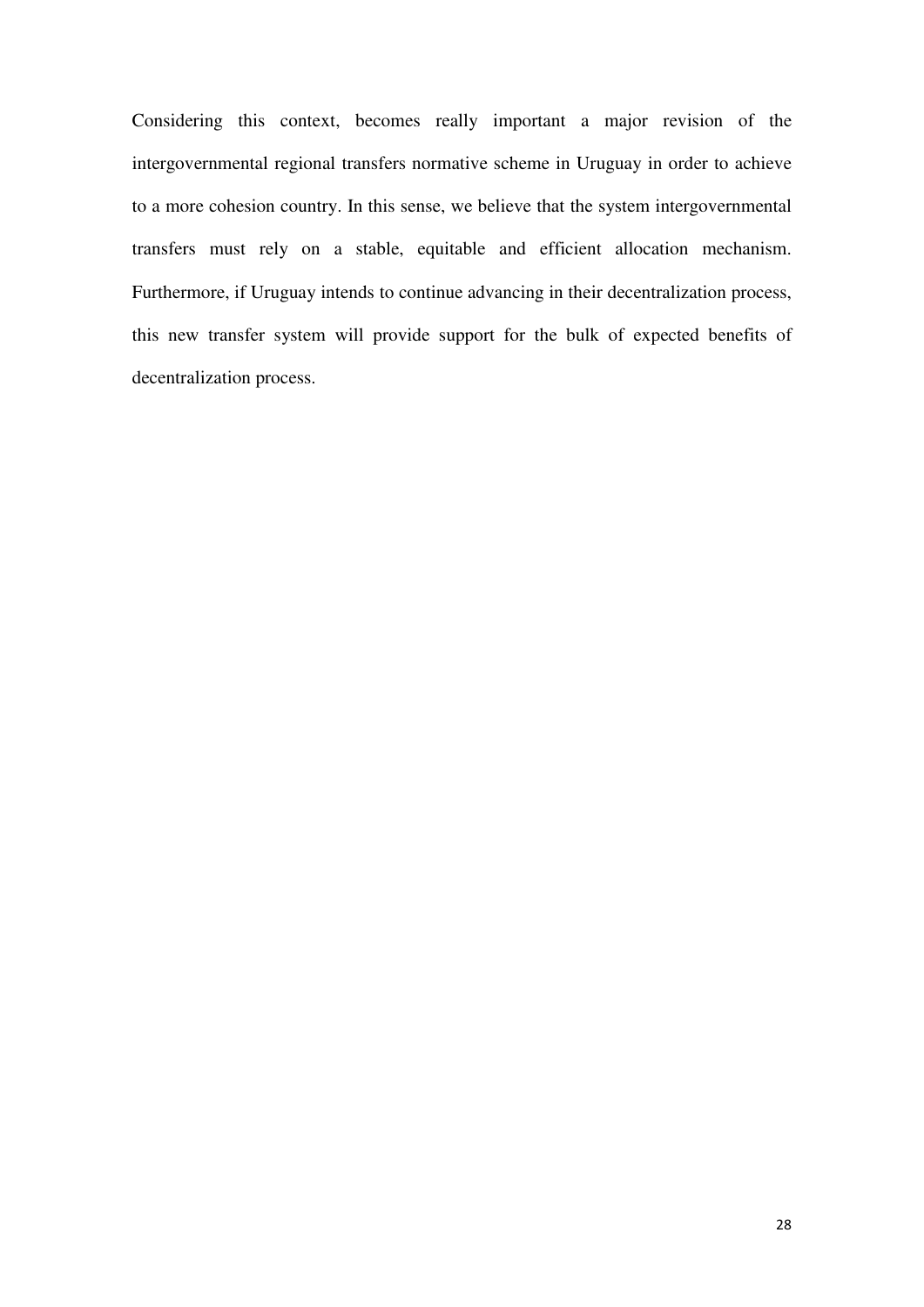#### **References**

Acemoglu D., Johnson S., Robinson J., 2005. Institutions as the fundamental cause of long-run growth. In: Aghion P, Durlauf, S (eds) Handbook of economic growth. Elsevier, Amsterdam, North Holland, 385-472.

Alm, J., Boex, J., 2002. An Overview of Intergovernmental Fiscal Relations and Subnational Public Finance in Nigeria. ISP Working Paper Number 02-1. Andrew Young School of Policy Studies, Georgia State University.

Alm J., Martinez-Vazquez, J., 2015. Re-designing equalization transfers: an application to south africa´s provincial equitable share. Journal of Developing Areas., Vol. 49 Issue 1, 1-22.

Amarante, V., Colafranceschi M., Vigorito A., 2011. Uruguay's income inequality under right and left regimens over 1981 – 2010. Working Paper 94/11. WIDER.

Arocena, J., 2008. Los desafíos de la descentralización y la participación ciudadana en el Uruguay, en Cuadernos para el Desarrollo Local. Diálogos por la Descentralización, Año 1, Nº1, pág. 17-34, PNUD, Programa ART Uruguay.

Atlas, C.M., Gilligan, T., Hendershott R., Zupan M., 1995. Slicing the Federal Government Net Spending Pie: Who Wins, Loses, and Why American Economic Review 85(3), 624-629.

Avery, R., 1977. Error components and seemingly unrelated regressions. Econometrica 45, 199-209.

Bahl, R., 1999. Implementation Rules for Fiscal Decentralization. ISP Working Paper Number 99-01. Andrew Young School of Policy Studies, Georgia State University.

Baltagi, B., 1981. Simultaneous equations with error components. Journal of Econometrics 17, 189-200.

Baltagi, B., 2008. Econometric Analysis of Panel Data, fourth ed. Wiley and Sons, Chichester.

Bardhan, P., 2002. Decentralization of governance and development. Journal of Economic Perspectives 16 (4), 185–205.

Bardhan P, Mookherjee, D., 2000. Capture and governance at local and national levels. American Economic Review 90(2), 135-139.

Barro, R., 2000. Inequality and growth in a panel of countries. Journal of Economic Growth 5(1), 5-32.

Barrenechea, P., Troncoso, C., 2008. El índice de competitividad regional. ¿Qué cambios tuvo la competitividad por departamentos en una década?, Programa de las Naciones Unidas para el Desarrollo, Programa de Desarrollo Local ART Uruguay.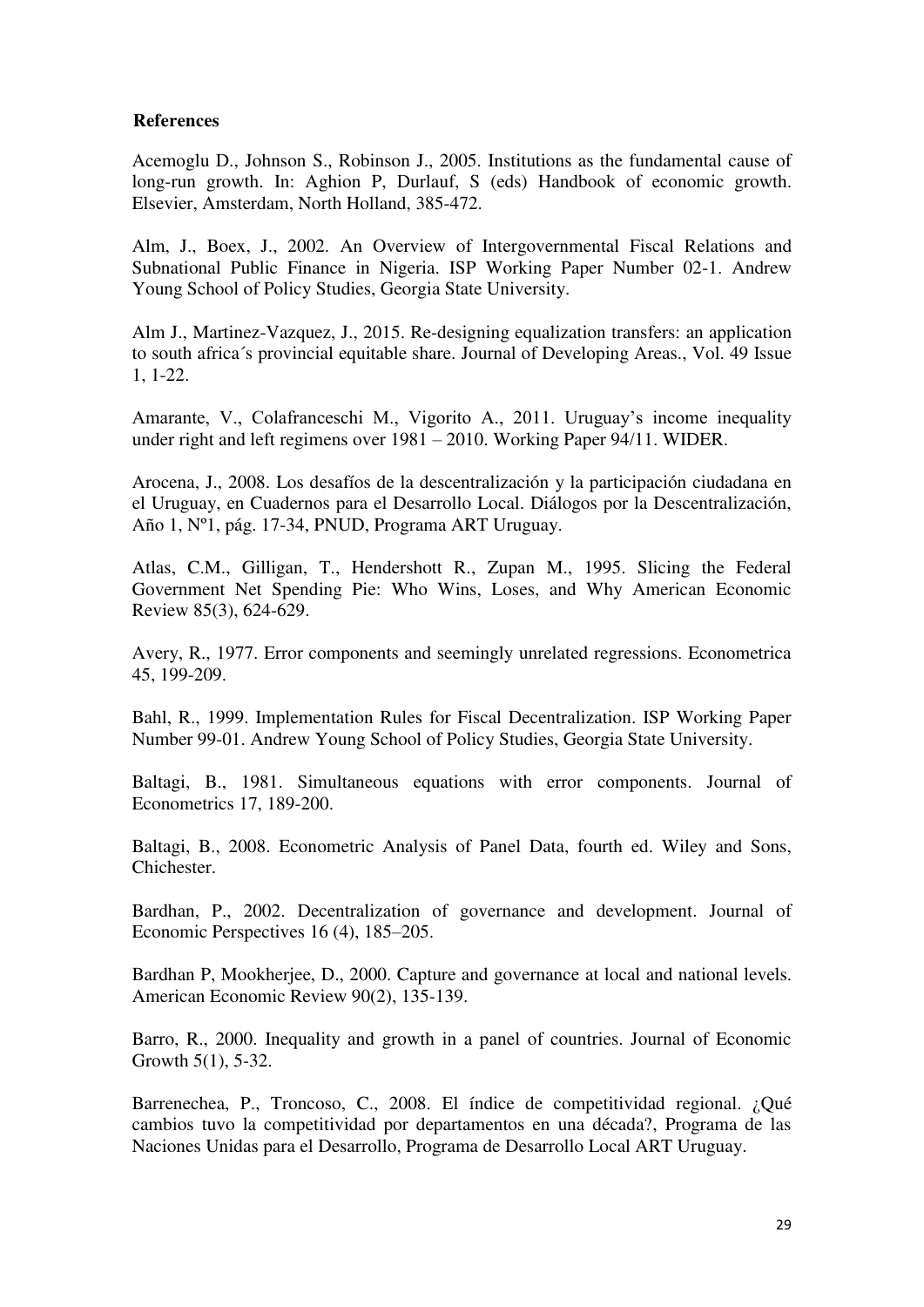Betson, D., Haveman, R., 1984. The Role of Income Transfers in Reducing Inequality between and within Regions. Chapter in NBER book Economic Transfers in the United States. Marilyn Moon editor, 283-326.

BID, 2007. Aportes para el Desarrollo del Sistema Financiero Municipal: El Papel de los Ingresos Propios Municipales. Estudio para los países del Cono Sur. País: Uruguay. Estudio preparado por: Daniel Sureda, Consultor - Coordinador del Proyecto: Huáscar Eguino.

BID, 2009. Finanzas y gestión de los gobiernos subn-acionales en Uruguay. Nota Técnica UR-N1029 Responsable: Huáscar Eguino (FMM) Consultor: Juan Carlos Aguilar.

Bjorn, E., Krishnakumar, J., 2008. Measurement errors and simultaneity, in: Mátyás, L., Sevestre, P. (Eds.), The Econometrics of Panel Data. Fundamentals and Recent Developments in Theory and Practice, Chapter 10, 323-367.

Boex, J., 2003. The incidence of local government allocations in Tanzania, Public Administration and Development, 23(5).

Brodjonegoro, B., Martinez-Vazquez, J., 2004. An Analysis of Indonesia's Transfer System: Recent Performance and Future Prospects. in Can Decentralization Help Rebuild Indonesia? Eds. J. Alm, J. Martinez-Vazquez and Sri Muliani Indrawati. Edgar Elgar.

Boex, J., Martinez-Vazquez, J., 2005. The Determinants of the Incidence of Intergovernmental Grants: A Survey of the International Experience. Andrew Young School of Policy Studies, Georgia State University Research Paper Series Working Paper 06-52. March.

Böhme, K., 2009. The EU Territorial Agenda and its Action Programme: how to reinforce the performance. Stockholm: Sweco Eurofutures.

Böhme K., Doucet, P., Komornicki, T., Zaucha, J., Światek, D., 2011. How to strengthen the territorial dimension of Europe 2020 and the EU Cohesion Policy (Report based on the Territorial Agenda 2020, prepared at the request of the Polish Presidency of the Council of the European Union).

Brennan G., Buchanan, J., 1980. The power to tax. Analytical foundations of a fiscal constitution. Cambridge University Press, Cambridge.

Breton A., 1996. Competitive governments. An economic theory of politics and public finance. Cambridge University Press, New York.

Brollo F., Nannicini, T., 2012. Tying Your Enemy's Hands in Close Races: The Politics of Federal Transfers in Brazil. American Political Science Review, 106, 742-761.

Brosio, G., Jiménez, J., 2012. Introduction: approaching recent transform ations of intergovernm ental relations from multiple profiles in Decentralization and Reform in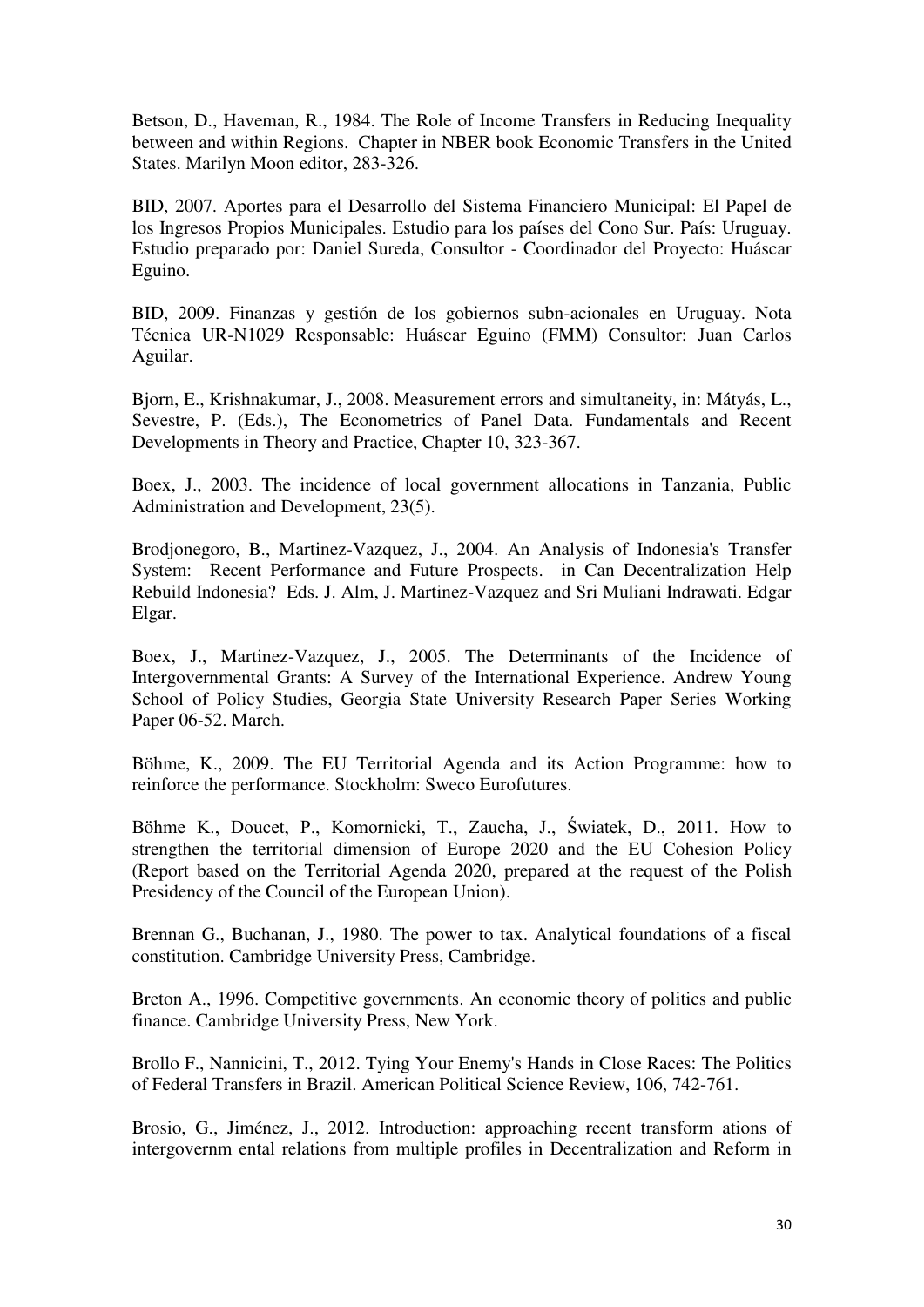Latin America Improving Intergovernmental Relations. Edward Elgar Cheltenham, UK, Northampton, MA, USA.

Buchanan, J., 1950. Federalism and fiscal equity. American Economic Review 40, 124– 138.

Cameron, A., Trivedi, P., 2005. Microeconometrics: Methods and Applications. New York: Cambridge University Press.

Cameron, A., Trivedi, P., 2010. Microeconometrics Using Stata. Rev. ed. College Station, TX: Stata Press.

CEDES, 2010. Diseño institucional y descentralización territorial en un país unitario y centralizado como Uruguay. Informe Final. Agenda Nacional de Descentralización, Uruguay Integra, OPP.

Cowell, F., 2000. Measurement of Inequality in Handbook of Income Distribution, edited by A.B. Atkinson and F. Bourguignon. Elsevier: Amsterdam.

Cox, G., McCubbins, M., 1986. Electoral politics as a redistributive game. The Journal of Politics 48, 370–389.

Curto-Grau, M., Solé-Ollé, A., Sorribas-Navarro, P., 2012. Partisan targeting of intergovernmental transfers and state interference in local elections: evidence of Spain. Documents de Treball de l'IEB 2012/31.

Dahlby, B., Wilson, L., 1994. Fiscal capacity, tax effort, and optimal equalization grants. Canadian Journal of Economics 337, 657–672.

Dasgupta S., Dhillon, A., Dutta, B., 2004. Electoral Goals and Centre-State Transfers in India. University of Warwick Working Paper.

Davidson R., MacKinnon, J., 2004. Econometric Theory and Methods. New York: Oxford University Press.

Díaz-Cayeros, A., Magaloni, B., Estévez, F., 2007. Credit Claiming and Vote Buying? The Electoral Effects of Poverty Relief Programs in Mexico, Stanford University, mimeo.

Dixit, A., Londregan, J., 1998. Fiscal federalism and redistributive politics. Journal of Public Economics 68, 153–180.

Ezcurra R., Pascual, P., 2008. Fiscal decentralization and regional disparities: Evidence from several European Union countries. Environment and Planning A 40, pp. 1185- 1201.

Ezcurra R., Rodríguez-Pose, A., 2014. Government quality and spatial inequality: A cross-country analysis. Environment and Planning A 46(7), 1732-1753.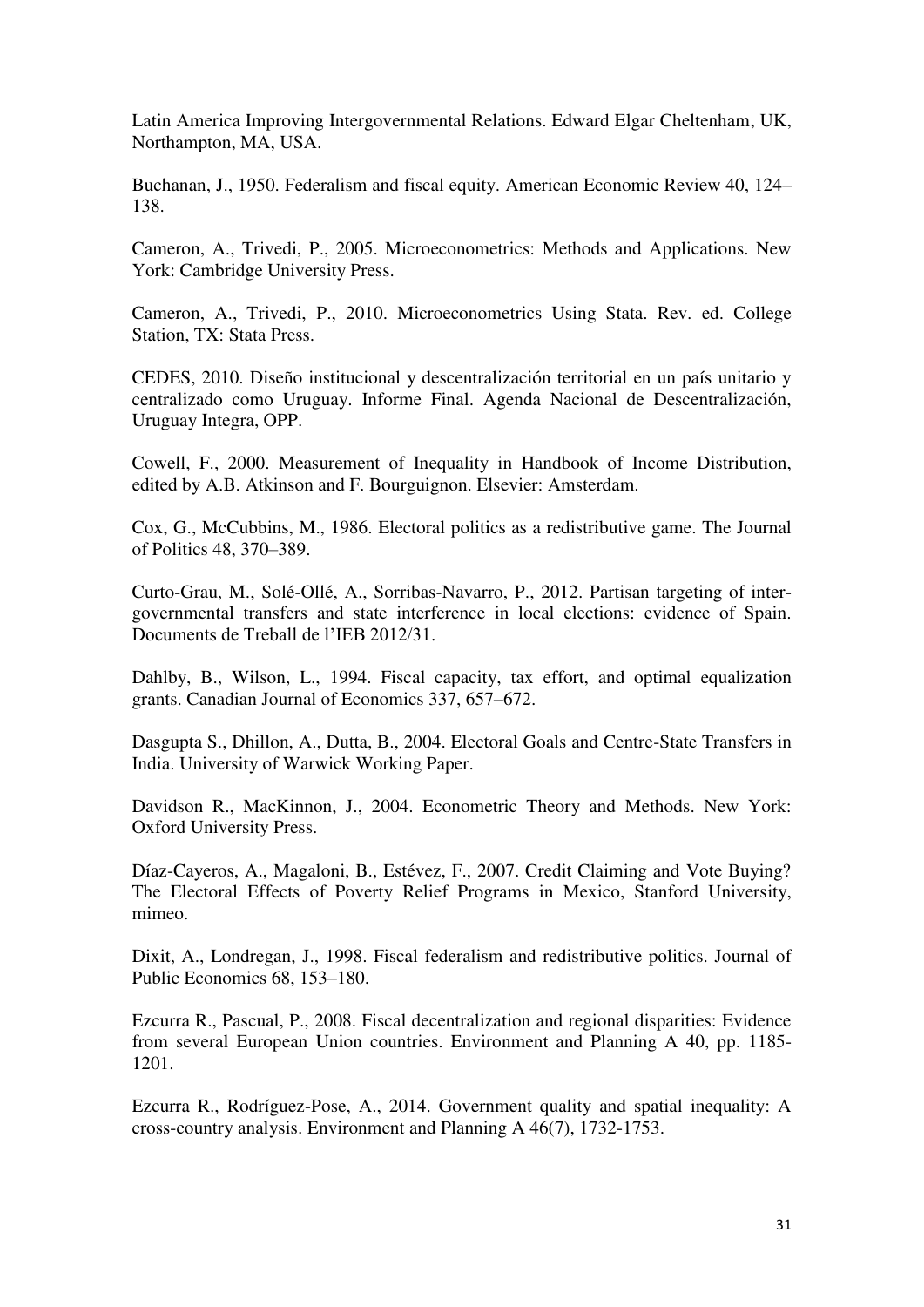Greene, W., 2012. Econometric Analysis. 7th ed. Upper Saddle River, NJ: Prentice Hall.

Grossman, P., 1994. A political theory of intergovernmental grants. Public Choice 78, 295–303.

Hayashi, F., 2000. Econometrics. Princeton, NJ: Princeton University Press.

Keen M., Marchand, M., 1997. Fiscal competition and the pattern of public spending. Journal of Public Economics 66, 33–53.

Khemani, S., 2003. Partisan Politics and Intergovernmental Transfers in India. Working Paper, vol. 3016. Development Research Group, The World Bank.

Kmenta, J., 1997. Elements of Econometrics. Second Edition Annual Arbor: University of Michigan Press.

Kyriacou A., Muinelo-Gallo L., Roca-Sagalés, O., 2015. Fiscal decentralization and regional disparities: The importance of good governance. Papers in Regional Science 94  $(1), 89 - 107.$ 

Lessmann C., 2009. Fiscal decentralization and regional disparity: Evidence from cross section and panel data. Environment and Planning A 41, 2455-2473.

Lessmann C., 2012. Regional inequality and decentralization: an empirical analysis. Environment and Plannning A 44, 1363-1388.

Levitt, S., Snyder, J., 1995. Political parties and the distribution of federal outlays. American Journal of Political Science 39, 958–980.

Limoneiro D., 2015. Beyond income transfers: The decline of regional inequality in Brazil during the 2000s. Progress in Development Studies. Jan2015, Vol. 15 Issue 1, 6- 21.

Lindbeck, A., Weibull, J., 1987. Balanced budget redistribution as the outcome of political competition. Public Choice 52, 273–297.

Martinez-Vazquez J., Mac Nab, R., 2003. Fiscal Decentralization and Economic Growth, World Development, Vol. 39(9), 1597-1661.

Martinez-Vazquez, J., Sepulveda, C., 2011. Intergovernmental Transfers in Latin America: A Policy Reform Perspective, International Center for Public Policy Working Paper Series, at AYSPS, GSU paper1108, International Center for Public Policy, Andrew Young School of Policy Studies, Georgia State University.

Martinez-Vazquez, J., Sepulveda, C., 2012. Toward a more general Intergovernmental transfers: a policy reform perspective 289 theory of revenue assignments, Working Paper, International Studies Program, Andrew Young School of Policy Studies, Georgia State University, Atlanta, GA.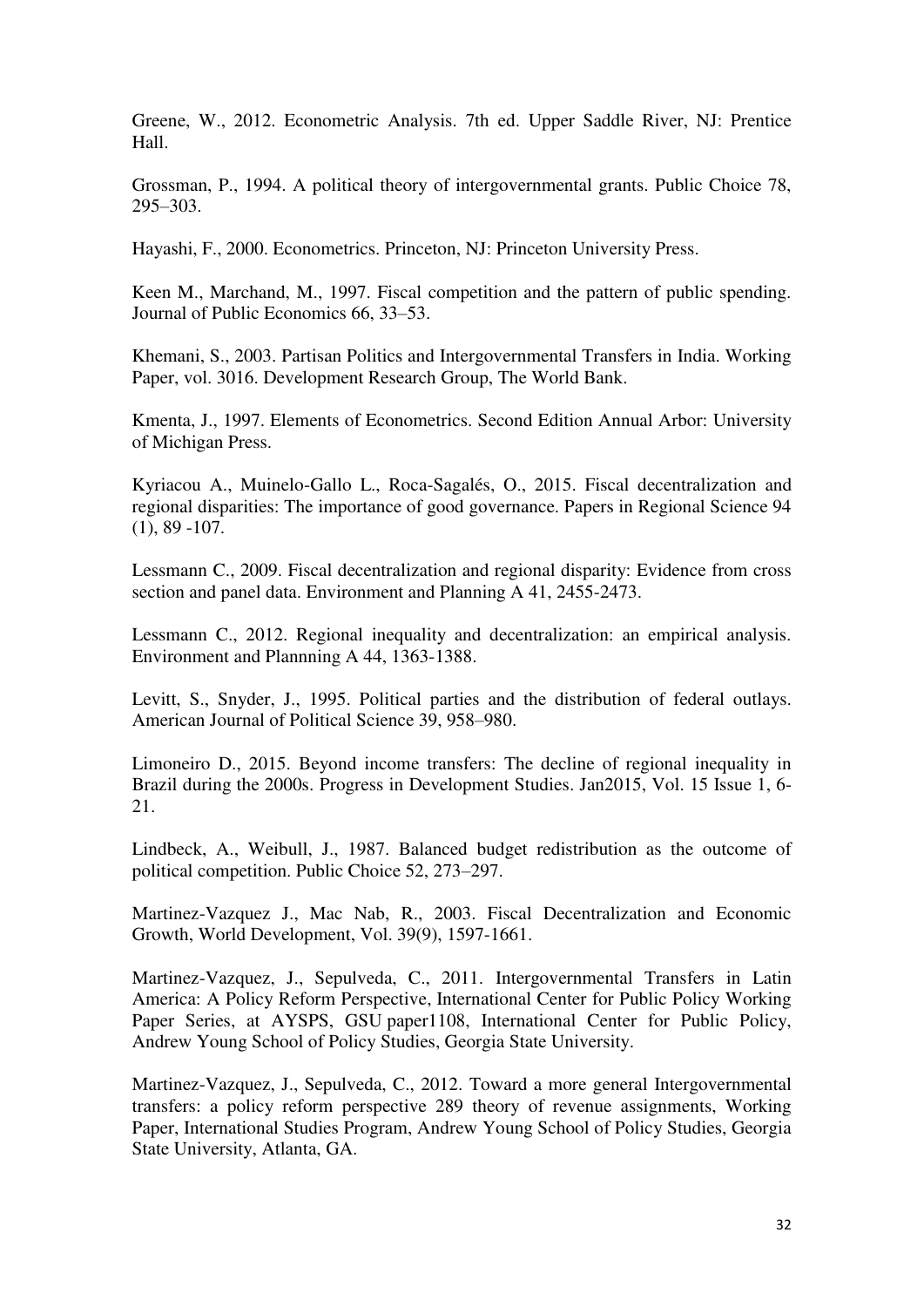Matyas, L., 1999. Generalized Method of Moments Estimation. Cambridge: Cambridge University Press.

McKinnon, R., 1997. Market-preserving fiscal federalism in the American monetary union, in Blejer M. and Ter-Minassian T. (eds) Macroeconomic dimensions of public finance: Essays in honour of Vito Tanzi, pp. 73-93. Routledge, London.

Muinelo-Gallo, L., Rodríguez-Miranda, A., 2014. Descentralización fiscal, calidad de gestión de gobierno y disparidades regionales en Uruguay", Estudios de Economía, Vol.41, Nº2, 219-250.

Musgrave, R., 1959. The Theory of Public Finance. McGraw-Hill, New York.

Oates, W., 1972. Fiscal Federalism, New York: Harcourt Brace Jovanovich.

Oates W., 1993. Fiscal decentralization and economic development. National Tax Journal 46(2), 237-243.

Oates W., 1999. An essay on fiscal federalism. Journal Economic Literature 37, 1120- 1149.

Porto, A., Sanguinetti, P., 2001. Political Determinants of Intergovernmental Grants: Evidence from Argentina. Economics and Politics 13(3), 237-256.

Prud'homme, R., 1995. On the dangers of decentralization. World Bank Research Observer 10(2), 201-220.

Qian, Y., Weingast, B., 1997. Federalism as a commitment to preserving market incentives. Journal of Economic Perspectives 11, 83-92.

Raimondo, H., 1983. The Political Economy of State Intergovernmental Grants. Growth and Change 14, 17-23.

Rodríguez-Miranda, A., 2006. Desarrollo Económico Territorial Endógeno. Teoría y aplicación al caso uruguayo, Serie Documentos de Trabajo, DT 2/06, Instituto de Economía, Facultad de Ciencias Económicas y Administración, Universidad de la República.

Rodríguez-Miranda, A., 2014. Desarrollo económico y disparidades territoriales en Uruguay. Cuadernos sobre Desarrollo Humano Nº 3, PNUD Uruguay.

Rodríguez-Pose, A., 2010. Do institutions matter for regional development in the EU? Imdea Working Paper series in Economics and Social Sciences 2010/2, Madrid.

Rodríguez-Pose A., Ezcurra, R., 2010. Does decentralization matter for regional disparities? A cross-country analysis. Journal of Economic Geography 10, 619-644.

Rodrik D, Subramanian, F., Trebbi, F., 2004. Institutions rule: The primacy of institutions over geography and integration in economic development. Journal of Economic Growth 9, 131-65.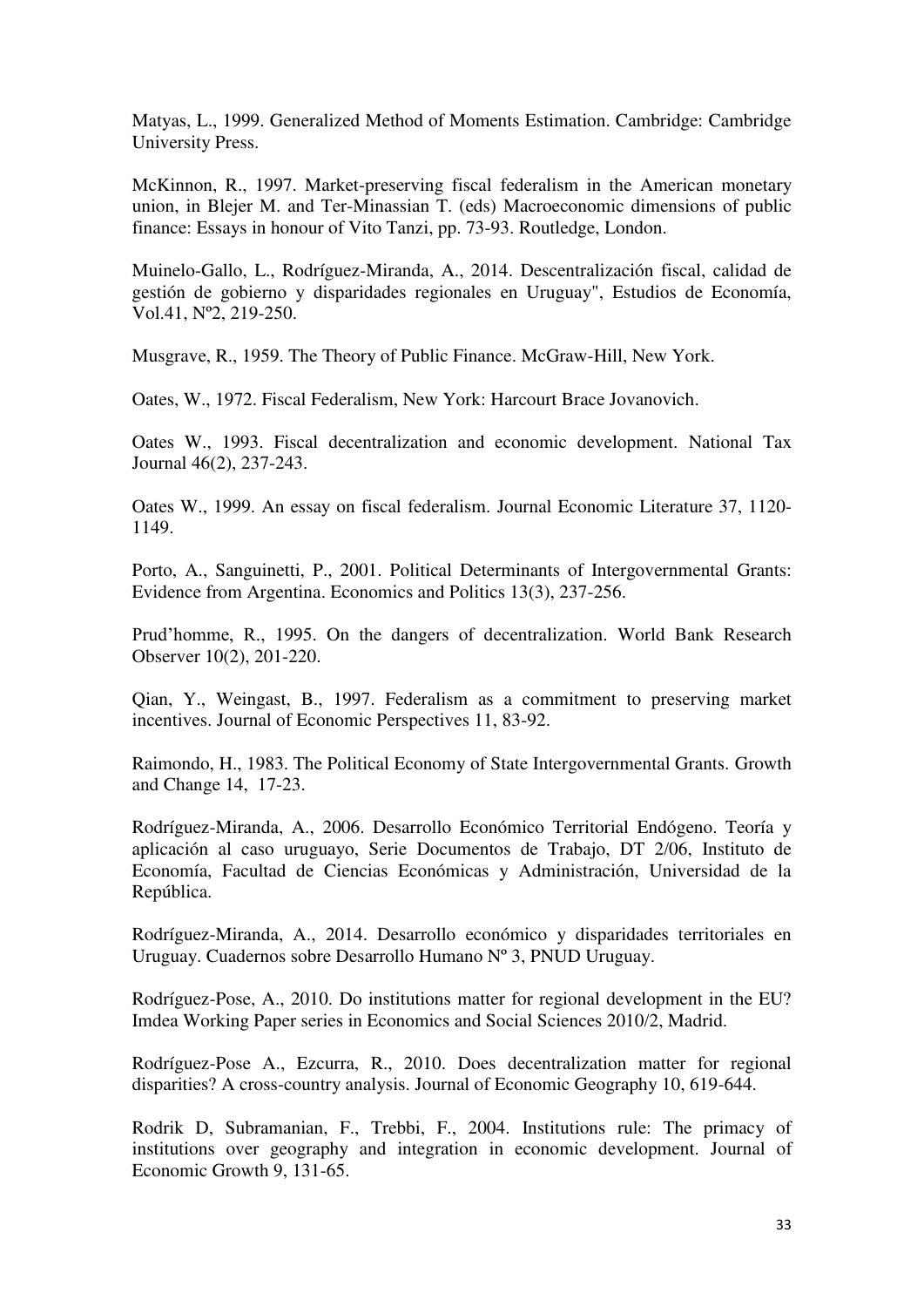Sacchi A., Salotti, S., 2014. How regional inequality affects fiscal decentralisation: accounting for the autonomy of subcentral governments. Environment and Planning C: Government and Policy  $32(1)$ ,  $144 - 162$ .

Salmon P., 1987. Decentralization as an incentive scheme. Oxford Review of Economic Policy 3(2), 24-43.

Sollé-Ollé, A., Sorribas-Navarro, P., 2008. The effects of partisan alignment on the allocation of intergovernmental transfers. Differences-in-differences estimates for Spain. Journal of Public Economics 92 812), 2302–2319.

Tabellini, G., 2010. Culture and institutions: Economic development in the regions of Europe. Journal of the European Economic Association 8(4), 677-716.

Theil, H., 1971. Principles of Econometrics. New York: Wiley.

Weingast B., 1995. The economic role of political institutions: Market-preserving federalism and economic development. Journal of Law, Economics, and Organization 11, 1-31.

Williamson, J., 1965. Regional inequality and the process of national development: A description of patterns. Economic Development and Cultural Change 13, 3-45.

Wooldridge, J., 2010. Econometric Analysis of Cross Section and Panel Data. Second Edition. MIT Press.

Worthington, A., Dollery, B., 1998. The political determination of intergovernmental grants in Australia. Public Choice 94, 299–315.

Zellner, A., Theil, H., 1962. Three-stage least squares: simultaneous estimation of simultaneous equations". Econometrica 30(1), 54–78.

#### *Acknowledgements*

*The authors would like to thank the financial support from the project "I+D 2014" of the "Comisión Sectorial de Investigación Científica – Universidad de la República – Uruguay". The usual disclaimers apply.*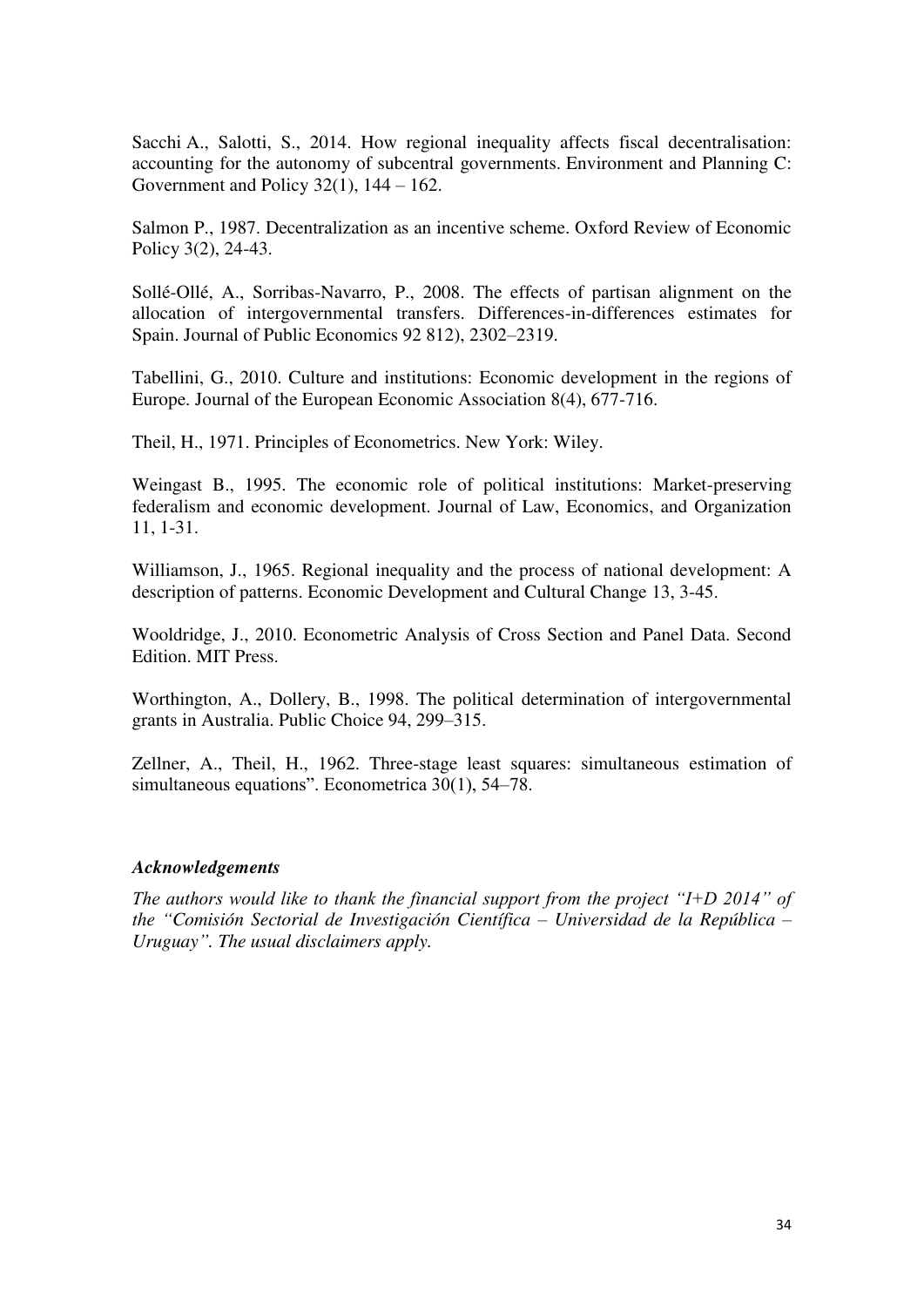# **Appendix**



### **Table A. 1. Administrative division of the República Oriental del Uruguay**

#### **Table A. 2 - Departments (regions)**

Artigas, Canelones, Cerro Largo, Colonia, Durazno, Flores, Florida, Lavalleja, Maldonado, Paysandú, Salto, San José, Soriano, Río Negro, Rivera, Rocha, Tacuarembó, Treinta y Tres, Montevideo (reference department).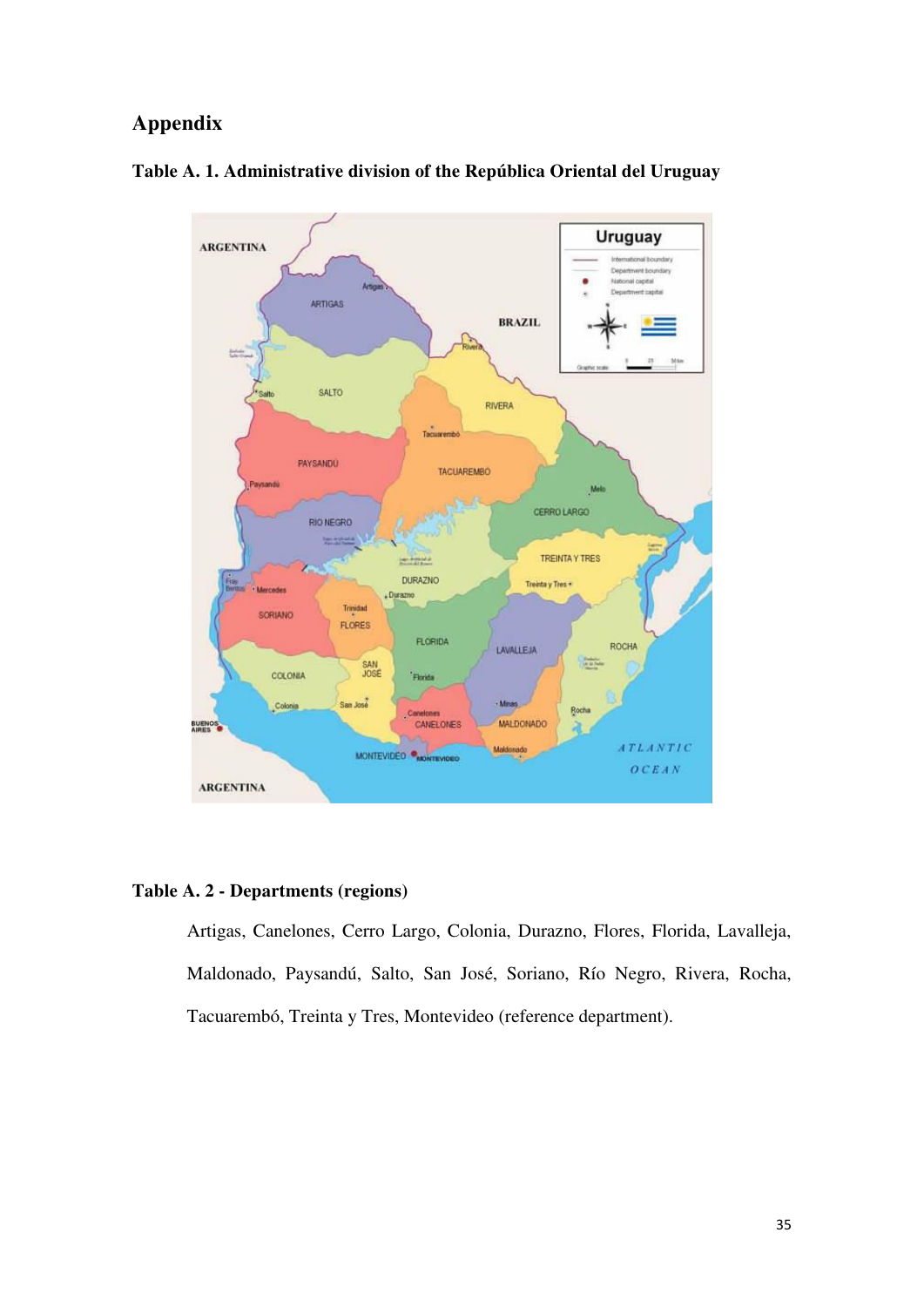| <b>Variable</b>                            | <b>Definition</b>                                                                                                                                                               | <b>Source</b>                                                                                                                                                                 |
|--------------------------------------------|---------------------------------------------------------------------------------------------------------------------------------------------------------------------------------|-------------------------------------------------------------------------------------------------------------------------------------------------------------------------------|
| <b>Regional inequality</b><br>(RI)         | Coefficient of variation, calculated with average per capita<br>income of households                                                                                            | Continuous<br>Household<br>Survey of the<br>National<br>Institute of<br>Statistics of<br>Uruguay                                                                              |
| Intergovernmental<br><b>Transfers (TR)</b> | Intergovernmental per capita transfers                                                                                                                                          | Office of<br>Planning and<br>Budget -<br>Presidency of the<br>Republic<br>Ministry of<br>Economy and<br>Finance<br>General<br>Accounting<br>Office<br>Social Security<br>Bank |
| <b>Region GDP</b> per<br>cápita            | GDP pc of the department (region)                                                                                                                                               | Office of<br>Planning and<br>Budget -<br>Presidency of the<br>Republic                                                                                                        |
| <b>Political Alignment</b>                 | Dummy variable that takes the value 1 if the political party of<br>RG department at time t is the same as the political party that<br>governs the central state and 0 otherwise | <b>Electoral Court</b><br>of the República<br>Oriental del<br>Uruguay                                                                                                         |
| <b>Region Population</b>                   | Department population (in thousands)                                                                                                                                            | Continuous<br>Household<br>Survey of the<br>National<br>Institute of<br>Statistics of<br>Uruguay                                                                              |
| Regional<br>government<br>expenditure pc   | Total RG expenditure over department GDP                                                                                                                                        | Office of<br>Planning and<br>Budget -<br>Presidency of the<br>Republic                                                                                                        |

# **Table A.3 Data definitions and sources**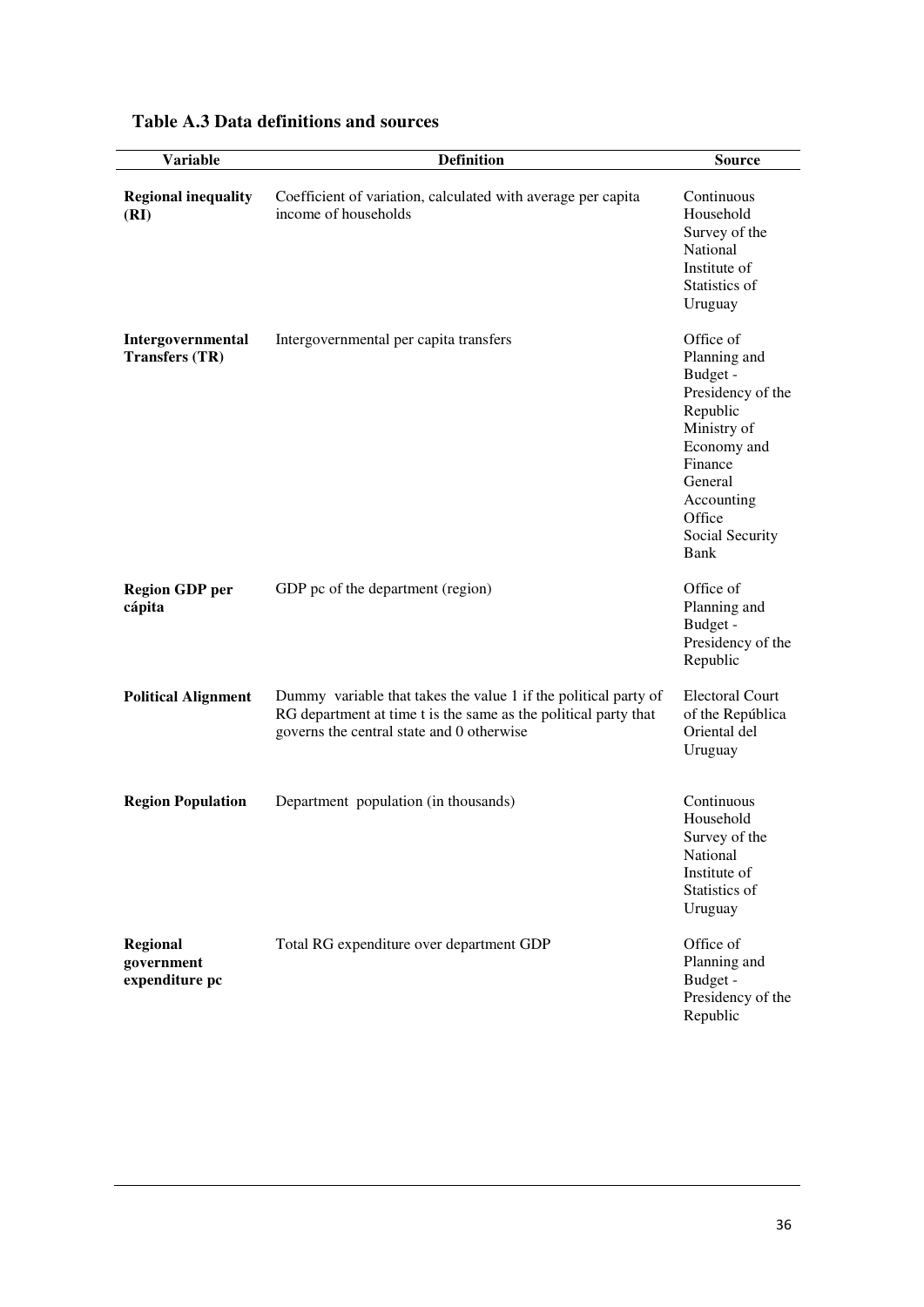| <b>Variable</b>                          | <b>Definition</b>                                                                                                                                                                                                                                                                                                                                                                                                                                                                                                                                                                                                               | <b>Source</b>                                                                                    |
|------------------------------------------|---------------------------------------------------------------------------------------------------------------------------------------------------------------------------------------------------------------------------------------------------------------------------------------------------------------------------------------------------------------------------------------------------------------------------------------------------------------------------------------------------------------------------------------------------------------------------------------------------------------------------------|--------------------------------------------------------------------------------------------------|
| <b>Fiscal</b><br><b>Decentralization</b> | Percentage representing departmental own revenues in per<br>capita terms.                                                                                                                                                                                                                                                                                                                                                                                                                                                                                                                                                       | Office of<br>Planning and<br>Budget -<br>Presidency of the<br>Republic                           |
|                                          |                                                                                                                                                                                                                                                                                                                                                                                                                                                                                                                                                                                                                                 | Ministry of<br>Economy and<br>Finance                                                            |
|                                          |                                                                                                                                                                                                                                                                                                                                                                                                                                                                                                                                                                                                                                 | General<br>Accounting<br>Office                                                                  |
|                                          |                                                                                                                                                                                                                                                                                                                                                                                                                                                                                                                                                                                                                                 | Social Security<br>Bank                                                                          |
| <b>Asset Inequality</b>                  | Gini index of education: schooling years of department<br>population                                                                                                                                                                                                                                                                                                                                                                                                                                                                                                                                                            | Continuous<br>Household<br>Survey of the<br>National<br>Institute of<br>Statistics of<br>Uruguay |
| <b>Unemployment rate</b>                 | Percentage of department labour force that is unemployed but<br>actively seeking employment and willing to work                                                                                                                                                                                                                                                                                                                                                                                                                                                                                                                 | National<br>Institute of<br>Statistics of<br>Uruguay                                             |
| <b>Activity rate</b>                     | Percentage of the department population,<br>both employed and unemployed, that constitutes<br>the manpower supply of the labour market, regardless of their<br>current labour status.                                                                                                                                                                                                                                                                                                                                                                                                                                           | National<br>Institute of<br>Statistics of<br>Uruguay                                             |
| <b>Regional index</b>                    | Categorical variable that takes values 0, 1 and 2. The value 0<br>is assigned to departments that show a low potential for<br>regional development, in practical terms is defined as<br>persistently departments that in the period 1990-2012 are<br>shown worst positioned relative to national average GDP per<br>capita. A value of 1 is assigned to departments that hold<br>intermediate positions in the national context. The value 2 is<br>assigned to departments that persistently show the best<br>indicators in the national context and, therefore, are at the top<br>of the ranking between Uruguayan departments | Central Bank of<br>Uruguay                                                                       |
| <b>Distance index</b>                    | Categorical variable takes values from 0 (nearest to<br>Montevideo) to 5 (farthest to Montevideo).                                                                                                                                                                                                                                                                                                                                                                                                                                                                                                                              | National<br>Institute of<br>Statistics of<br>Uruguay                                             |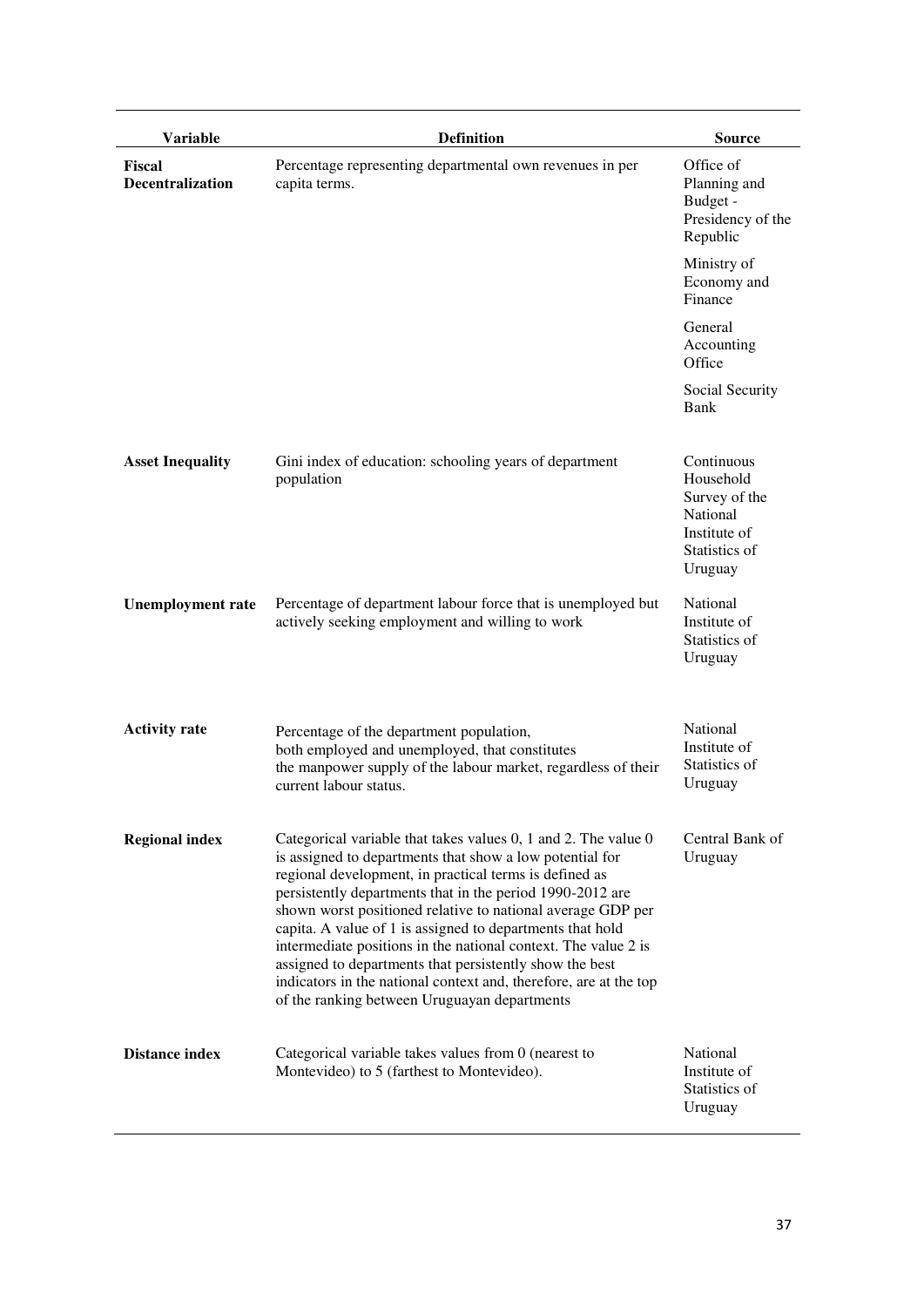|  |  |  |  | Table A.4 - Summary statistics |
|--|--|--|--|--------------------------------|
|--|--|--|--|--------------------------------|

|                                          |                | Mean    | <b>Standard</b><br>deviation | <b>Minimum</b> | <b>Maximum</b> | <b>Observations</b> |
|------------------------------------------|----------------|---------|------------------------------|----------------|----------------|---------------------|
| <b>Regional inequalities (RI)</b>        | Overall        | 42.0836 | 8.8980                       | 4.4070         | 63.5422        | $N = 396$           |
|                                          | <b>Between</b> |         | 6.8731                       | 28.8672        | 55.1539        | $n = 18$            |
|                                          | Within         |         | 5.8686                       | 12.4003        | 58.2173        | $T = 23$            |
| <b>Central Government Transfers (TR)</b> | Overall        | 6.5043  | 0.4703                       | 4.8469         | 7.5096         | $N = 396$           |
|                                          | <b>Between</b> |         | 0.4085                       | 5.3107         | 7.1267         | $n = 18$            |
|                                          | Within         |         | 0.2514                       | 5.9360         | 7.1628         | $T = 23$            |
| Log of Region GDP pc                     | Overall        | 10.2363 | 0.2699                       | 9.5864         | 11.0080        | $N = 396$           |
|                                          | <b>Between</b> |         | 0.2031                       | 9.7768         | 10.5484        | $n = 18$            |
|                                          | Within         |         | 0.1451                       | 9.9115         | 10.7433        | $T = 23$            |
| <b>Political Alignment</b>               | Overall        | 0.0899  | 0.2865                       | 0              | 1              | $N = 396$           |
|                                          | Between        |         | 0.0514                       | 0.0476         | 0.1905         | $n = 18$            |
|                                          | Within         |         | 0.2821                       | 0              | 1              | $T = 23$            |
| <b>Log of Region Population</b>          | Overall        | 11.3686 | 0.5720                       | 10.1308        | 13.1730        | $N = 396$           |
|                                          | <b>Between</b> |         | 0.5864                       | 10.1505        | 13.0681        | $n = 18$            |
|                                          | <b>Within</b>  |         | 0.0394                       | 11.1723        | 11.4783        | $T = 23$            |
| <b>Log of Regional government</b>        | Overall        | 18.4774 | 0.8392                       | 15.3668        | 20.4419        | $N = 396$           |
| expenditure pc                           | Between        |         | 0.5374                       | 17.6924        | 19.8799        | $n = 18$            |
|                                          | Within         |         | 0.6563                       | 15.8251        | 19.3731        | $T = 23$            |
| <b>Fiscal Decentralization</b>           | Overall        | 6.5780  | 0.4870                       | 5.5404         | 8.4268         | $N = 396$           |
|                                          | <b>Between</b> |         | 0.4531                       | 5.9930         | 8.1227         | $n = 18$            |
|                                          | Within         |         | 0.2068                       | 5.8158         | 7.3960         | $T = 23$            |
| <b>Asset Inequality</b>                  | Overall        | 36.7411 | 2.5611                       | 28.3771        | 42.5625        | $N = 396$           |
|                                          | <b>Between</b> |         | 1.5604                       | 33.2762        | 39.2486        | $n = 18$            |
|                                          | <b>Within</b>  |         | 2.0625                       | 31.8420        | 41.2813        | $T = 23$            |
| <b>Unemployment</b> rate                 | Overall        | 10.9066 | 4.4435                       | 1.0808         | 25.5014        | $N = 396$           |
|                                          | <b>Between</b> |         | 1.9939                       | 6.1194         | 14.5634        | $n = 18$            |
|                                          | Within         |         | 3.9975                       | 1.8494         | 24.9726        | $T = 23$            |
| <b>Activity rate</b>                     | Overall        | 11.4022 | 11.4022                      | 6.4860         | 17.9441        | $N = 396$           |
|                                          | Between        |         | 2.9647                       | 6.4860         | 17.9441        | $n = 18$            |
|                                          | Within         |         | 0                            | 11.4022        | 11.4022        | $T = 23$            |
| <b>Regional index</b>                    | Overall        | 0.8889  | 0.7380                       | 0              | 2              | $N = 396$           |
|                                          | Between        |         | 0.7584                       | 0              | 2              | $n = 18$            |
|                                          | Within         |         | 0                            | 0.8889         | 0.8889         | $T = 23$            |
| <b>Distance index</b>                    | Overall        | 3.6667  | 1.5295                       | 1              | 6              | $N = 396$           |
|                                          | Between        |         | 1.5718                       | 1              | 6              | n = 18              |
|                                          | Within         |         | 0                            | 3.6667         | 3.6667         | $T = 23$            |